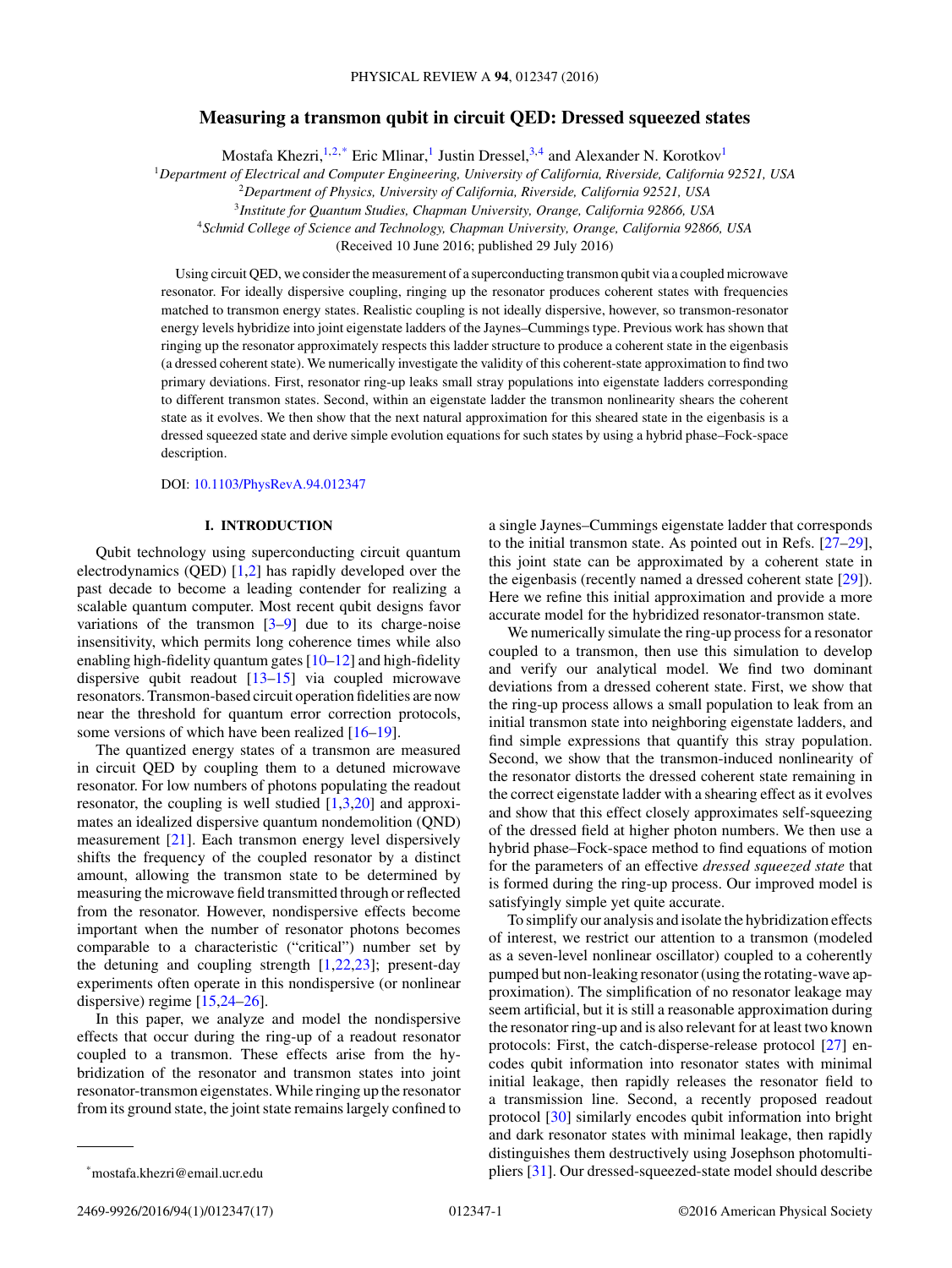<span id="page-1-0"></span>the ring-up process of these and similar protocols reasonably well. Additional effects arising from a more realistic treatment of the resonator decay will be considered in future work.

Our assumption of negligible resonator damping automatically eliminates qubit relaxation (and excitation) due to the Purcell effect [\[22,28,32,33\]](#page-15-0), which in present-day experiments is often strongly suppressed by Purcell filters [\[15](#page-14-0)[,34,35\]](#page-15-0). We also neglect energy relaxation and dephasing of the qubit (thus also eliminating dressed dephasing [\[22,36\]](#page-15-0)).

We note that squeezing of the resonator field may significantly affect the fidelity of the qubit measurement [\[37,38\]](#page-15-0), which can be either increased or decreased, depending on the squeezing-axis direction. A significant improvement of the fidelity due to self-developing quadrature squeezing was predicted for the catch-disperse-release protocol [\[27\]](#page-15-0). (An extreme regime of the self-developing squeezing, with revival and formation of "cat" states, was experimentally observed in Ref. [\[39\]](#page-15-0).) The use of a squeezed input microwave for the qubit measurement was analyzed in Ref. [\[40\]](#page-15-0). A Heisenberg-limited scaling for the qubit readout was predicted for the two-resonator measurement scheme based on twomode squeezed microwave in Ref. [\[41\]](#page-15-0). The significant current interest in various uses of squeezed microwave states [\[40–](#page-15-0) [43\]](#page-15-0) is supported by a natural way of producing them with Josephson parametric amplifiers [\[44–49\]](#page-15-0). All this motivates the importance of studying squeezed microwave fields in superconducting circuits containing qubits.

This paper is organized as follows: In Sec. II we describe the resonator-transmon system and how the numerical simulations are performed. In Sec. [III](#page-3-0) we discuss the dressed-coherentstate model and focus on analyzing the inaccuracy of this model relative to numerical simulation. We quantify two deviations from the dressed-coherent-state model: stray population leakage to incorrect eigenstate ladders (Sec. [III B\)](#page-3-0), and distortion of the remaining dressed state during evolution into a dressed sheared state (Sec.  $III$ C). In Sec. [IV,](#page-8-0) we prove that a dressed-sheared-state approximates a dressed squeezed state and then derive hybrid phase–Fock-space evolution equations for such states. Comparison with the simulation results shows that the accuracy of the dressed-squeezed-state approximation is much better than accuracy of the dressed-coherent-state approximation. We conclude in Sec. [V.](#page-11-0) In the Appendix we show that, somewhat unexpectedly, dressed coherent states and dressed squeezed states are practically unentangled despite the strong entanglement of the dressed Fock states from which they are composed.

### **II. MODEL**

Following the circuit QED paradigm of measurement [\[1\]](#page-14-0), we consider a transmon coupled to a detuned readout resonator (Fig. 1). We do not simplify the transmon to a two-level qubit, but instead include the lowest seven energy levels confined by the cosine potential of the transmon. Although the transmon eigenstates may be written explicitly as Mathieu functions [\[3,](#page-14-0)[50\]](#page-15-0), we have checked that a perturbative treatment of the transmon as an approximate oscillator with quartic anharmonicity [\[3\]](#page-14-0) is sufficiently accurate for our purposes. We assume a transmon-resonator coupling of the Jaynes– Cummings type [\[51\]](#page-15-0) and use the rotating-wave approximation



FIG. 1. (a) Considered system: a transmon coupled to a pumped resonator. The resonator damping is neglected, since we focus on the resonator ring-up and/or setups with a tunable coupler. (b) Jaynes– Cummings ladder of states. Bare states are shown by solid black lines. Eigenlevels are shown by red dashed lines. When  $n \gtrsim n_c$ , the eigenlevels are significantly different from bare levels.

(RWA) for simplicity. (Notably, this approximation fails at very high photon numbers, leading to important effects [\[26\]](#page-15-0).)

### **A. Pumped resonator-transmon Hamiltonian**

In our model the resonator Hamiltonian is

$$
H_{\rm r} = \omega_{\rm r} a^{\dagger} a = \sum_{n,k} n \omega_{\rm r} |n,k\rangle \langle n,k|,\tag{1}
$$

with  $\hbar = 1$ , the bare resonator frequency  $\omega_r$ , the lowering (raising) operator  $a(a^{\dagger})$  for the resonator mode satisfying  $[a, a^{\dagger}] = 1$ , and the resonator index  $n = 0, 1, \ldots$  for successive energy levels. For completeness we included the transmon index  $k = 0, 1, \ldots, 6$  for the seven lowest levels to emphasize the matrix representation in terms of the joint product states  $|n,k\rangle \equiv |n\rangle_{\rm r} \otimes |k\rangle_{\rm q}$  for the bare energy states.

Similarly, the transmon Hamiltonian has the form

$$
H_{\mathbf{q}} = \sum_{n,k} E_k |n,k\rangle\langle n,k|,\tag{2}
$$

$$
E_k = E_0 + \omega_q k - \eta \frac{k(k-1)}{2}.
$$
 (3)

The dominant effect of the nonlinearity of the cosine potential for the transmon is the quartic anharmonicity  $\eta \equiv \omega_{10} - \omega_{21} >$ 0 of the upper-level frequency spacings relative to the qubit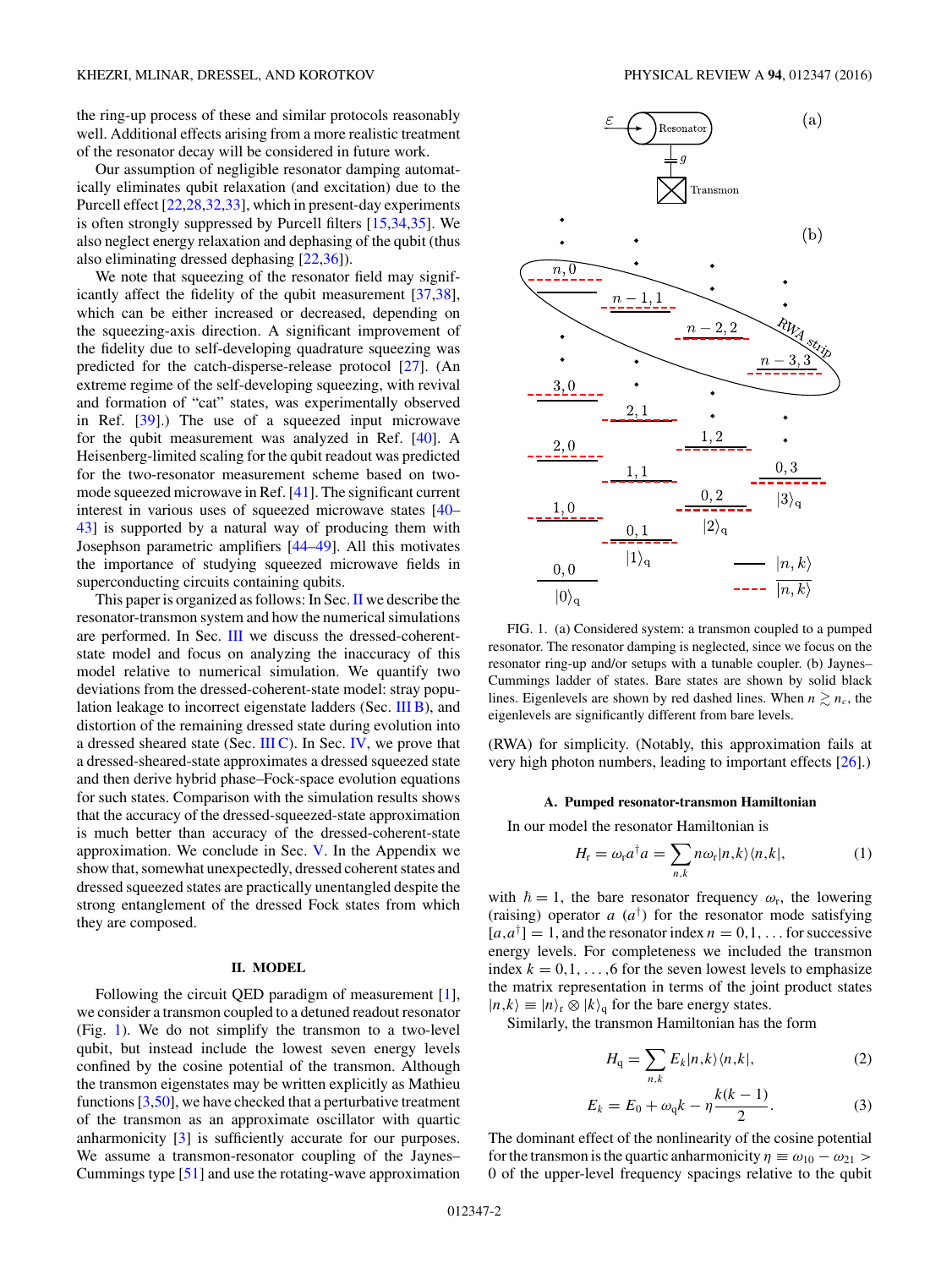<span id="page-2-0"></span>frequency  $\omega_q \equiv \omega_{10}$ , where each frequency  $\omega_{k\ell} \equiv E_k - E_\ell$ denotes an energy difference. At this level of approximation, the transmon has the structure of a Duffing oscillator with a linearly accumulating anharmonicity  $\omega_{(k+1)k} = \omega_q - k\eta$ . This approximation is sometimes extended to an infinite number of levels,  $H_q = E_0 + \omega_q b^{\dagger} b - (\eta/2) b^{\dagger} b (b^{\dagger} b - 1)$  [\[52\]](#page-15-0), with an effective oscillator lowering (raising) operator *b* (*b*† ) satisfying  $[b,b^{\dagger}] = 1$ , but we explicitly keep only the seven lowest levels here.

The excitation-preserving interaction (within the RWA) is

$$
H_{\rm I} = \sum_{n,k} g\sqrt{n(k+1)}|n-1,k+1\rangle\langle n,k| + \text{H.c.}, \quad (4)
$$

where g is the coupling strength between levels  $|0,1\rangle$  and  $|1,0\rangle$ . As in Ref. [\[3\]](#page-14-0), we neglect the effects of the anharmonicity *η* in the coupling for simplicity. Extending this coupling to an infinite number of transmon levels yields  $H_I = g(ab^{\dagger} + a^{\dagger}b)$ .

Finally, the Hamiltonian for coherently pumping the resonator with a classical field  $\varepsilon(t)e^{-i\omega_d t}$  is (within the RWA)

$$
H_{d} = \varepsilon(t)e^{-i\omega_{d}t}a^{\dagger} + \varepsilon^{*}(t)e^{i\omega_{d}t}a
$$
  
=  $\varepsilon(t)e^{-i\omega_{d}t}\sum_{n,k}\sqrt{n+1}|n+1,k\rangle\langle n,k|$  + H.c., (5)

where  $\varepsilon(t)$  is a complex envelope for the drive.

Combining Eqs.  $(1)$ – $(5)$  into the total Hamiltonian *H* =  $H_r + H_q + H_l + H_d$ , and rewriting it in the rotating frame of the drive frequency  $\omega_d$  yields

$$
H_{\rm rot} = \sum_{n,k} \{ [n(\omega_{\rm r} - \omega_{\rm d}) + (E_k - k\omega_{\rm d})] |n,k\rangle \langle n,k|
$$
  
+  $g\sqrt{n(k+1)}|n-1,k+1\rangle \langle n,k|$  + H.c.  
+  $\varepsilon(t)\sqrt{n+1}|n+1,k\rangle \langle n,k|$  + H.c.}. (6)

This simplified Hamiltonian will be sufficient in what follows to observe the dominant nondispersive effects that affect the resonator ring-up. Note that we use the rotating frame in numerical simulations, but physics related to Jaynes– Cummings ladders of states is easier to understand in the laboratory frame, so we will often imply the laboratory frame for clarity in the discussions below.

### **B. Numerical simulation and diagonalization**

For numerical simulation, the Hamiltonian in Eq. (6) is represented by a  $7N \times 7N$  matrix by using the bare energy basis  $|n, k\rangle$ , where  $N = 200-800$  is the maximum number of simulated levels for the resonator. We choose experimentally relevant resonator and transmon parameters, which in most simulations are  $\omega_r/2\pi = 6$  GHz,  $\omega_q/2\pi = 5$  GHz,  $\eta/2\pi =$ 200 MHz, and  $g/2\pi = 100$  MHz. For the drive, we change the frequency  $\omega_d$  to be resonant with specific eigenstate transition frequencies of interest (detailed later) and use drive amplitudes typically in the range  $\varepsilon/2\pi = 10$ –60 MHz.

The hybridization of the joint eigenstates [see Fig.  $1(b)$ ] is significant when the number of photons *n* in the resonator is comparable to or larger than the so-called critical photon number [\[1](#page-14-0)[,22,23\]](#page-15-0)

$$
n_c = \frac{(\omega_{\rm r} - \omega_{\rm q})^2}{4g^2}.
$$
 (7)

For the above parameters  $n_c = 25$ . This defines the scale at which we expect significant deviations from the ideal dispersive model.

We use the following numerical procedure for identifying the joint hybridized eigenstates  $\overline{|n,k\rangle}$  of Eq. (6) without a drive—we distinguish dressed (eigen) states (and operators) from bare states by an overline throughout. After setting  $\varepsilon = 0$ to eliminate the drive, the matrix representation of Eq. (6) is numerically diagonalized to obtain an initially unsorted list of eigenenergies paired with matched eigenstates  $\{\overline{E}_{n,k}, \overline{|n,k\rangle}\}$ for the qubit-resonator system. The one-to-one correspondence between these pairs and the bare energies paired with matched bare states  $\{E_{n,k}, |n,k\rangle\}$  may be found by examining the structure of the RWA interaction Hamiltonian in Eq. (4): Since excitation number is preserved, there exist the closed subspaces  $\{|n,k\rangle : (n + k) = n_{\Sigma}\}\$  with constant excitation number  $n_{\Sigma} = 0, 1, \ldots$ , which we name *RWA strips* [\[26\]](#page-15-0) [see Fig. [1\(b\)\]](#page-1-0). Crucially, since energy levels repel during interaction and avoid crossing, the order of the eigenenergies within a strip is the same as for bare energies. Thus, for each strip with  $n_{\Sigma}$ excitations we first identify the eigenstates  $\overline{|n,k\rangle}$  that lie within the span of that strip; next, we order the eigenenergies  $E_{n,k}$  to match the bare energies  $E_{n,k}$ , which uniquely identifies each hybridized eigenenergy and matched eigenstate. We then set the overall sign of each eigenstate such that it does not flip with changing *n*. After performing this identification, we construct a basis-change matrix

$$
U \equiv \sum_{n,k} \overline{|n,k\rangle} \langle n,k| \tag{8}
$$

to easily switch between representations numerically. Note that, without proper identification (sorting) of the eigenstates, the numerical analysis at large photon numbers is practically impossible.

The eigenstates  $\overline{|n,k\rangle}$  form the Jaynes–Cummings ladders of effective resonator levels that correspond to a fixed nominal qubit level *k*. For brevity we call them *eigenladders* of dressed resonator Fock states. Each eigenladder behaves like a nonlinear resonator, with an *n*-dependent frequency

$$
\omega_{\mathbf{r}}^{(k)}(n) = \overline{E}_{n+1,k} - \overline{E}_{n,k}.
$$
 (9)

Note that, in this formula, both sides are numerically calculated in the rotating frame; however, the equation in the laboratory frame is the same. Conversion to the laboratory frame involves adding the drive frequency:  $\omega_d + \omega_r^{(k)}(n)$  for the resonator frequency and  $(n + k)\omega_d + \overline{E}_{n,k}$  for energy.

At large photon numbers,  $n \geq n_c$ , each  $\overline{|n,k\rangle}$  spans a significant fraction of all bare transmon levels. Nevertheless, as we will see, ringing up the resonator from its ground state with an initial transmon level *k* will primarily excite the states within the eigenladder corresponding to *k*. This behavior closely mimics that of the ideal dispersive case, where a pump excites the bare resonator states  $|n\rangle$ <sub>r</sub> while keeping the transmon state  $|k\rangle$ <sub>q</sub> unperturbed. However, we also show that there are small but important dynamical differences between our RWA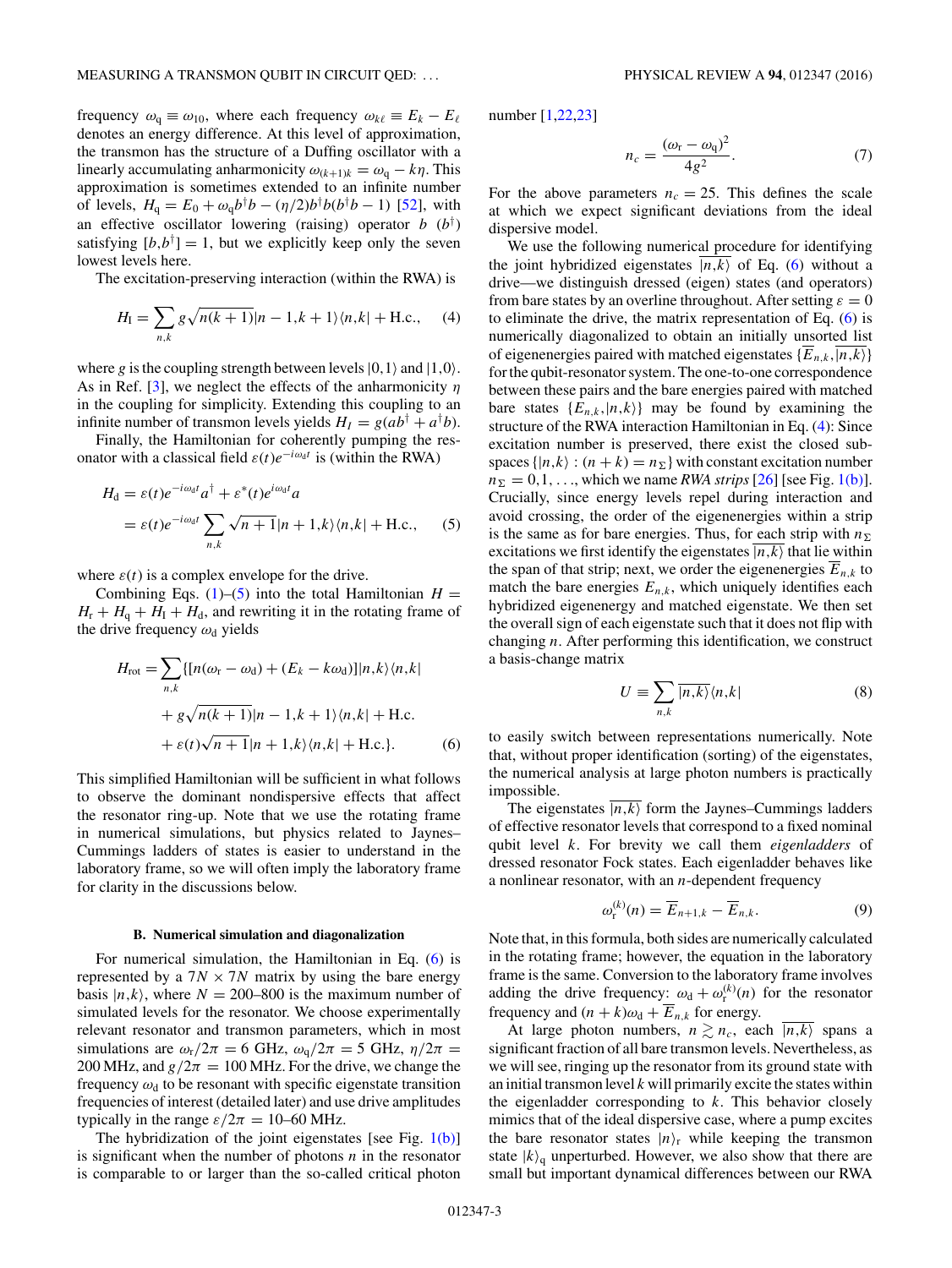<span id="page-3-0"></span>Jaynes–Cummings model and ideal dispersive coupling in the eigenbasis.

## **III. DRESSED-COHERENT-STATE MODEL**

We now define an ideal coherent state in the eigenbasis [\[27–](#page-15-0) [29\]](#page-15-0) (a dressed coherent state) corresponding to a nominal transmon state *k* as

$$
|\alpha\rangle_k = e^{-|\alpha|^2/2} \sum_n \frac{\alpha^n}{\sqrt{n!}} |n,k\rangle, \tag{10}
$$

so that the only difference from the standard coherent state of the resonator is that we use eigenstates instead of the bare states. Perhaps surprisingly, given the eigenstate hybridization, such a dressed coherent state is practically unentangled even for  $|\alpha|^2 \gg n_c$ , in contrast to what one might initially guess [\[29\]](#page-15-0)—see the Appendix.

A dressed coherent state is not an eigenstate of the bare lowering operator *a* of the resonator. Instead, it is an eigenstate of the *dressed* lowering operator [\[28,36\]](#page-15-0)

$$
\overline{a} \equiv U a U^{\dagger} = \sum_{n,k} \sqrt{n+1} \overline{|n,k}\rangle \langle \overline{n+1,k}| \qquad (11)
$$

that removes a collective excitation within the same eigenladder. The parameter  $\alpha$  is the expectation value of the dressed lowering operator,  $\alpha = k \langle \alpha | \overline{a} | \alpha \rangle_k$ , which will be useful in what follows.

Note that, for a dressed coherent state  $|\alpha\rangle_k$ ,  $|\alpha|^2$  is not exactly equal to the average number  $\bar{n}$  of photons in the resonator. Instead,  $|\alpha|^2 = \kappa \langle \alpha | \overline{a}^\dagger \overline{a} | \alpha \rangle_k$  is the average dressed excitation number within eigenladder *k*. However, the difference is very small and will be mostly neglected below, so that we will use  $\bar{n} = |\alpha|^2$ . In the cases when the difference may be important, we will specify the meaning of  $\bar{n}$  explicitly.

#### **A. Model-inaccuracy contributions**

During resonator ring-up, we expect the joint qubitresonator state to approximate such a dressed coherent state rather than a bare coherent state as is usually assumed with ideal dispersive coupling. As such, we quantify the fidelity of a numerically simulated state  $|\psi\rangle$  compared with a dressed coherent state  $|\alpha\rangle_k$  as the overlap

$$
F = |\langle \psi | \alpha \rangle_k|^2, \tag{12}
$$

where the parameter  $\alpha$  is chosen to maximize the fidelity. In practice, we find that an initial guess of  $\alpha = \langle \psi | \overline{a} | \psi \rangle$  is very close to the optimal  $\alpha$ , producing nearly indistinguishable fidelity.

Note that we can expand a numerically calculated state  $|\psi\rangle = \sum_{n,\ell} c_{n,\ell} \overline{|n,\ell\rangle}$  as

$$
|\psi\rangle = \sqrt{1 - P_{\text{stray}}}| \psi\rangle_k + \sqrt{P_{\text{stray}}}| \psi\rangle_{\perp}, \tag{13}
$$

splitting it into a part  $|\psi\rangle_k \propto \sum_n c_{n,k} \overline{|n,k\rangle}$  within the "correct" eigenladder *k*, and a part  $|\psi\rangle_{\perp} \propto \sum_{n,\ell \neq k} c_{n,\ell} \overline{|n,\ell\rangle}$  orthogonal to that eigenladder, where  $P_{\text{stray}} = \sum_{n,\ell \neq k} |c_{n,\ell}|^2$  is the stray population that leaked out of the eigenladder *k*, and both  $|\psi\rangle_k$ and  $|\psi\rangle_{\perp}$  are normalized. As such, if we define the overlap fidelity within the correct eigenladder  $F_c = |k \langle \alpha | \psi \rangle_k|^2$ , then



FIG. 2. Infidelity of coherent-state approximations during resonator ring-up. The infidelity  $1 - F_b$  of a bare coherent state (dotted red line) is compared with the infidelity  $1 - F$  of a dressed coherent state (dashed black line). The latter displays two distinct effects: at short time (and small photon number  $\bar{n}$ ) the dominant effect is the leakage of a stray population  $P_{\text{strav}}$  (thin solid blue line) out of the correct eigenladder; however, at longer time (and larger  $\bar{n}$ ) the infidelity 1 −  $F_c$  of the renormalized state within the correct eigenladder (thick solid orange line) significantly increases during evolution. Here the system, with parameters  $\omega_r/2\pi = 6$  GHz,  $ω<sub>q</sub>/2π = 5$  GHz,  $η/2π = 200$  MHz, and  $g/2π = 100$  MHz, is resonantly pumped from its ground state  $|0,0\rangle$  with a constant drive envelope  $\varepsilon/2\pi = 10$  MHz.

we can write the total fidelity as  $F = (1 - P_{\text{stray}})F_c$ , and thus decompose the infidelity

$$
1 - F = P_{\text{stray}} + (1 - P_{\text{stray}})(1 - F_{\text{c}})
$$
 (14)

into two distinct sources: (i) the stray population  $P_{\text{stray}}$  outside the correct eigenladder, and (ii) the infidelity  $1 - F_c$  compared with a coherent state within the correct eigenladder.

To test the infidelity of the dressed-coherent-state model, we numerically simulate the resonator ring-up with a (sudden) constant drive amplitude  $\varepsilon/2\pi = 10$  MHz, and then calculate the infidelity according to Eq. (14) as a function of time, yielding the results presented in Fig. 2. First, we confirm that the infidelity  $1 - F$  for a dressed coherent state (black dashed line) is typically orders of magnitude better than the infidelity  $1 - F_b$  for a bare coherent state (red dotted line); as expected,  $1 - F_b$  becomes very significant at  $n \gtrsim n_c$ . Second, we can clearly separate the effects of the stray population leakage  $P_{\text{stray}}$  (thin solid blue line) from the infidelity  $1 - F_c$ of the renormalized state within the correct eigenladder (thick solid orange line). At short times, the dominant effect is a small ( $\sim$ 10<sup>-5</sup>) stray population leakage that rapidly oscillates and then stays approximately constant. (For clarity we do not show oscillations for the black dashed line, showing only the maxima.) However, at longer times the contribution  $1 - F_c$ becomes the dominant source of infidelity (eventually reaching  $\sim$ 10<sup>-1</sup>). In the next two subsections, we quantify these two sources of infidelity in more detail.

### **B. Infidelity from stray population**

We now focus on the cause of the stray population outside the correct eigenladder. (Recall that our model neglects qubit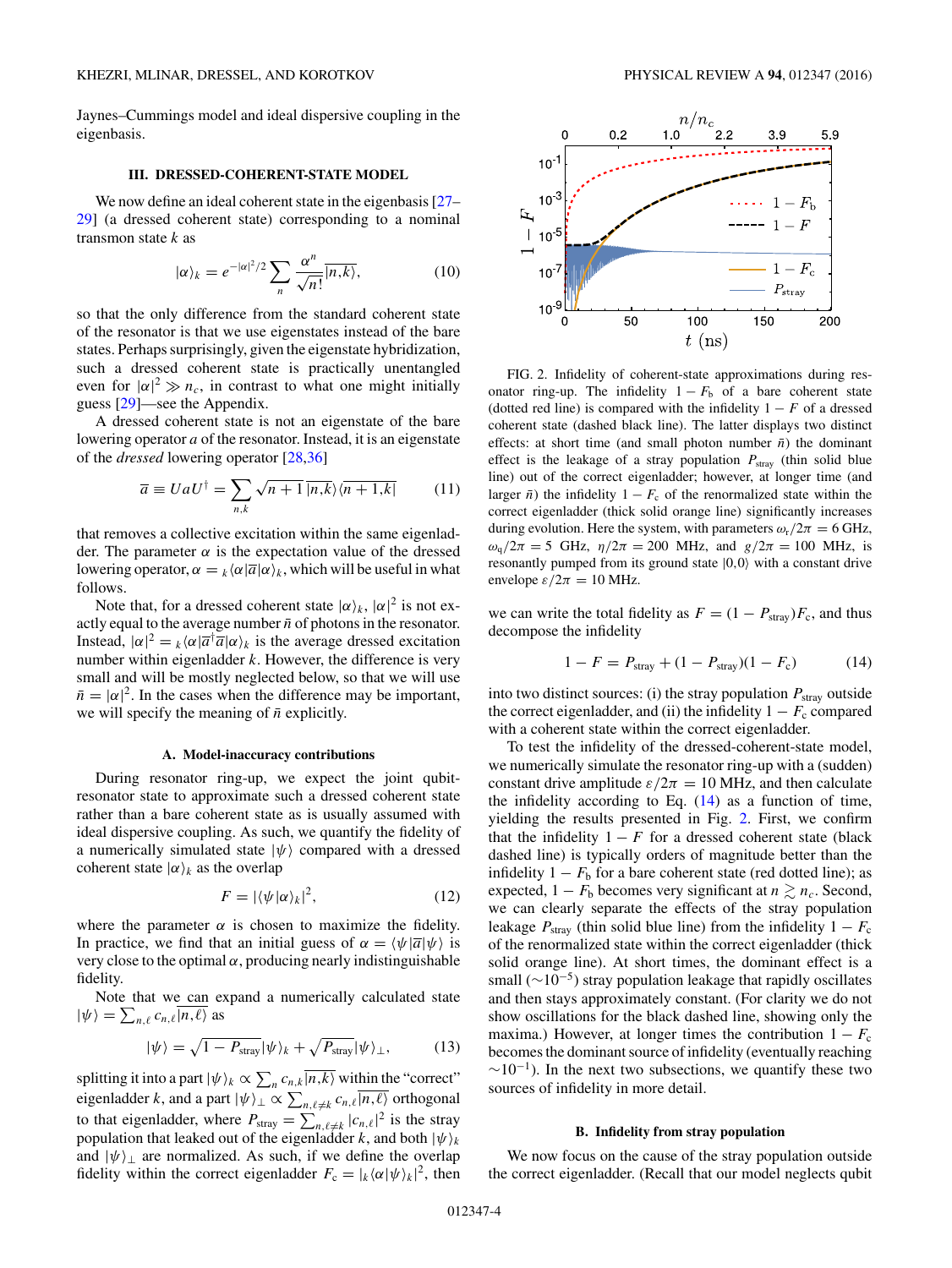<span id="page-4-0"></span>

FIG. 3. Solid blue lines: numerically calculated stray population *P*stray as a function of time *t*; dashed black lines: steady-state value  $P_{s.s.}(t)$ , calculated via Eq. (20). (a) Leaked population in the excited eigenladder  $\overline{|n,1\rangle}$  for sudden driving with  $\varepsilon/2\pi = 60$  MHz from initial ground state  $|0,0\rangle$ . The oscillations reach an initial maximum of  $P_{\text{max}} \approx 4P_{\text{s.s.}}(0)$ , then dephase to about  $P_{\text{s.s.}}(t) + P_{\text{s.s.}}(0)$ , with decreasing  $P_{s.s.}(t)$  because of increasing average photon number  $\bar{n}$ . (b) The same for adiabatic drive  $\varepsilon(t)$ , linearly increasing for the first 10 ns to the same constant value of 60 MHz. The stray population follows the steady state, which increases for 10 ns because of increasing  $\varepsilon(t)$ . (c) Sudden driving with  $\varepsilon/2\pi = 60$  MHz from an initial excited qubit state  $\overline{|0,1\rangle}$ , showing population  $P_{\text{stray},0}$  leaked to the ground-state eigenladder  $\overline{|n,0\rangle}$ . This case is fully symmetric with that of panel (a) because it involves the same pair of transmon levels. (d) The same driving as in panel (c), but showing leaked population  $P_{\text{strav,2}}$ of the second-excited eigenladder  $\overline{(n,2)}$ . The behavior is similar to that of panel (c), but involves the next pair of transmon levels. For all panels  $\omega_r/2\pi = 6$  GHz,  $\omega_q/2\pi = 5$  GHz,  $\eta/2\pi = 250$  MHz,  $g/2\pi = 100$  MHz, and  $\omega_d$  is on resonance with the resonator frequency, corresponding to each initial state.

energy relaxation, dressed dephasing, and Purcell effect.) Figure 3 shows numerical results for different choices of initial state and drive amplitude, produced in a manner similar to Fig. [2,](#page-3-0) but focusing on shorter times and lower photon numbers, where the stray population is the dominant source of infidelity. Initially, the stray population rapidly oscillates from zero around a steady-state value, then the oscillations damp, after which the stray population continues to slowly decay on a longer timescale. We now provide a phenomenological model that describes this behavior.

A dressed coherent state would naturally be produced by a dressed displacement Hamiltonian of the form  $\varepsilon^* \overline{a} + \varepsilon \overline{a}^{\dagger}$ , as opposed to the bare displacement Hamiltonian  $\varepsilon^* a + \varepsilon a^{\dagger}$ of the drive that appears in Eq. [\(6\)](#page-2-0). This mismatch between bare and dressed states in the drive is the source of the stray population that leaks out of the correct eigenladder during ring-up. To show this mismatch in a simple way, we first focus on the ring-up from an initial ground state  $|0,0\rangle = \overline{|0,0\rangle}$ . In this case the dominant leakage occurs to the eigenladder  $\overline{|n,1\rangle}$ , with negligible second-order leakage to the other eigenladders. As discussed later, the following derivation may be readily generalized to other initial states, such as  $|0,1\rangle$  in Figs. 3(c) and  $3(d)$ .

Focusing only on the coupling between eigenladders  $\overline{\vert n,0\rangle}$ and  $\overline{|n,1\rangle}$ , for  $n \ll n_c$  we can write [\[28,36\]](#page-15-0)

$$
a \approx \bar{a} - \frac{g}{\Delta} \overline{\sigma}_{-}, \quad \Delta = \omega_{\rm r} - \omega_{\rm q}, \quad \overline{\sigma}_{-} = \sum_{n} |\overline{n, 0}\rangle\langle\overline{n, 1}|,
$$
\n(15)

where  $\bar{\sigma}_-$  is the qubit-lowering operator in the eigenbasis. It is natural to guess that, at  $n \gtrsim n_c$ , the resonator-qubit detuning  should change because of the ac Stark shift, and therefore Eq.  $(15)$  can be replaced with the approximation

$$
a \approx \bar{a} - \sum_{n} \frac{g}{\Delta_n} \overline{|n, 0\rangle} \langle \overline{n, 1}|, \quad \Delta_n = \overline{E}_{n+1, 0} - \overline{E}_{n, 1}, \quad (16)
$$

where  $\Delta_n$  is the qubit-resonator detuning with account of the ac Stark shift,  $\omega_q(n) = \overline{E}_{n,1} - \overline{E}_{n,0}$  (see Appendix of Ref. [\[35\]](#page-15-0)). We did not prove Eq. (16) analytically, but we checked numerically that this approximation works well, at least for our range of parameters. Additionally approximating  $\Delta_n \approx \Delta_{\bar{n}}$  for a dressed coherent state with  $\bar{n} = |\alpha|^2$ , from Eq.  $(16)$  we obtain

$$
a \approx \bar{a} - \frac{g}{\Delta_{\bar{n}}} \overline{\sigma}_{-}.
$$
 (17)

For noninteger  $\bar{n}$ , we can use the nearest integer or the more precise method of averaging  $\Delta_n$  over the state. Note that, for a constant resonant drive, the average number of photons increases as  $\bar{n}(t) \approx |\varepsilon|^{2}$ , before the changing resonator frequency [\(9\)](#page-2-0) starts affecting the resonance.

Thus, the drive term in the Hamiltonian can be approximately expanded in the eigenbasis as

$$
\varepsilon^* a + \varepsilon a^\dagger \approx (\varepsilon^* \bar{a} + \varepsilon \bar{a}^\dagger) - \frac{g}{\Delta_{\bar{n}}} (\varepsilon^* \overline{\sigma}_- + \varepsilon \overline{\sigma}_+),\qquad(18)
$$

where  $\overline{\sigma}_+ = (\overline{\sigma}_-)^\dagger$ . The first term of this effective drive produces dressed coherent states, while the second term couples the lowest two eigenladders to cause leakage.

The coupling essentially "copies" the dressed coherent state from the correct eigenladder  $\overline{|n,0\rangle}$  to the neighboring eigenladder. The resulting copy has a relatively small magnitude because  $g/\Delta_{\bar{n}} \ll 1$  and also because the two eigenladders have a significant frequency shift due to differing energies. Thus, we assume approximately the same dressed coherent state  $\alpha(t)$  in both eigenladders and use the joint state of the form  $|\psi\rangle \approx |\alpha(t)\rangle_0 + c(t)|\alpha(t)\rangle_1$ , where the small amplitude  $c(t)$  quantifies the leakage to the  $\overline{|n,1\rangle}$  eigenladder, so that the stray population is  $P_{\text{stay}} = |c|^2 \ll 1$ . In this case we can approximately write  $c = \langle \psi | \overline{\sigma} | \psi \rangle$ , and thus find the evolution  $\dot{c} = \langle \psi | i[H_{\text{rot}}, \overline{\sigma}_-] | \psi \rangle$ , which simplifies to

$$
\dot{c} \approx i\frac{\varepsilon g}{\Delta_{\bar{n}}} + i\Omega_{\bar{n}}c,\tag{19}
$$

where  $\Omega_{\bar{n}} = \Delta_{\bar{n}} + \omega_d - \omega_r$  is the oscillation frequency (note that  $\Omega_{\bar{n}} = \Delta_{\bar{n}}$  for a resonant drive). The steady state for this evolution (assuming a slowly changing  $\bar{n}$ ),  $\dot{c}_{ss} = 0$ , corresponds to the steady-state leakage population

$$
P_{\rm s.s.} = |c_{\rm s.s.}|^2 = \left| \frac{\varepsilon g}{\Omega_{\bar{n}} \Delta_{\bar{n}}} \right|^2.
$$
 (20)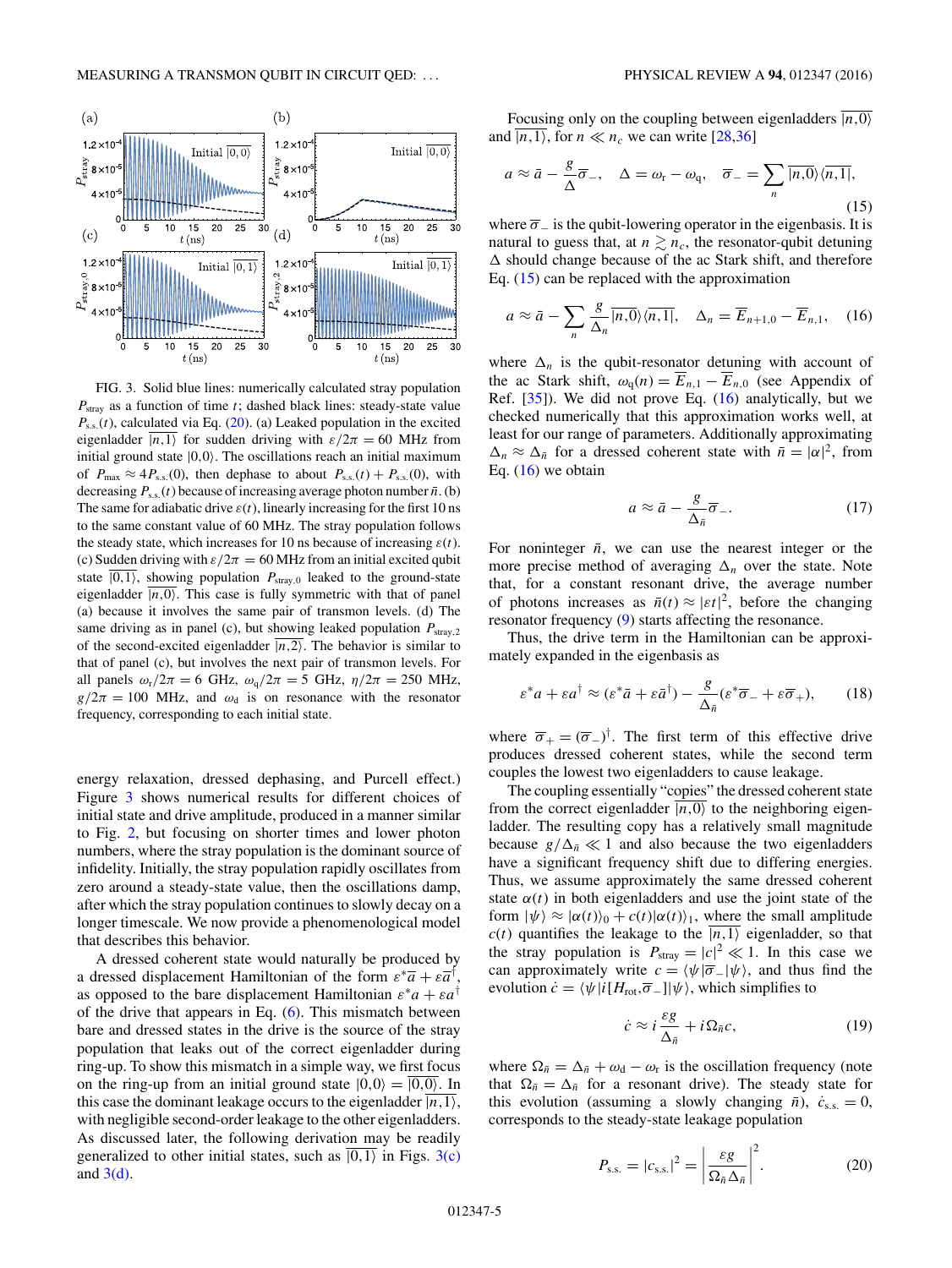<span id="page-5-0"></span>For a drive that is suddenly turned on, as in Fig.  $3(a)$ , the stray population will oscillate to reach a maximum

$$
P_{\text{max}} = |2c_{\text{s.s.}}(0)|^2 = 4P_{\text{s.s.}}(0) = 4\left|\frac{\varepsilon g}{\Omega_0 \Delta}\right|^2, \qquad (21)
$$

which is close to the numerical value for  $P_{\text{max}}$  in Fig. [3\(a\).](#page-4-0) As discussed below, the oscillations eventually dephase, so we would expect the value  $P_{\text{stray}} = P_{\text{max}}/2$  after that. However, by the time it occurs,  $P_{s.s.}$  in Eq. [\(20\)](#page-4-0), shown by the dashed black line in Fig.  $3(a)$ , significantly decreases because  $\bar{n}$ is already large. As a result, we expect the value  $P_{\text{stray}} =$  $P_{s,s}(0) + P_{s,s}(t)$  after decay of the oscillations. Here, the first term comes from continuing dephased oscillations while the second term comes from the moving center of oscillations on the complex plane of *c*. This formula is also close to the numerical result in Fig. [3\(a\).](#page-4-0)

Figures  $4(a)$ – $4(d)$  show in more detail that the functional form of Eq. (21) agrees well with the numerically obtained

maximum stray populations  $P_{\text{max}}$  in the case of a sudden drive. In contrast, when the drive  $\varepsilon(t)$  is adiabatically increased from zero, then the stray population closely follows the time-dependent steady state *P*s*.*s*.* of Eq. [\(20\)](#page-4-0), as shown in Fig. [3\(b\).](#page-4-0) Our analysis based on Eq. [\(19\)](#page-4-0) predicts that, in the diabatic case of a sudden drive, the oscillation frequency  $\Omega_{\bar{n}}$  should increase when  $\bar{n}$  increases. This is checked in Fig.  $4(e)$ ; agreement with numerical results is again very good.

Now let us discuss the decay of oscillations seen in Fig.  $3(a)$ , which is somewhat surprising since our model does not include any decoherence. Numerical results show that the oscillations decay only for a resonant drive (for a strongly off-resonant drive,  $\bar{n} \ll 1$  and oscillations do not decay). Therefore, we assume a resonant drive, so that  $\bar{n}(t) \approx |\varepsilon t|^2$ . Let us now take into account the spread in photon number,  $\bar{n} \pm \sqrt{\bar{n}}$ , which produces a corresponding spread in oscillation frequency  $\Omega_n = \Delta_n$  in Eq. [\(19\)](#page-4-0) that dephases the oscillations. At sufficiently low photon number (up to several  $n_c$ ), we can



FIG. 4. Model validation for stray population  $P_{\text{stray}}$  in the neighboring eigenladder, using a sudden resonant [off-resonant in panel (d)] drive and starting with  $(0,0)$  [panels (a)–(g)] or  $\overline{|0,1\rangle}$  [panels (h) and (i)]. (a)–(d) Testing of Eq. (21) for the maximum stray population  $P_{\text{max}}$ against numerical results, by varying (a) the drive amplitude  $\varepsilon$ , (b) coupling *g*, (c) resonator-qubit detuning Δ, and (d) drive frequency  $ω_d$ . (e) Testing that the time-dependent oscillation frequency evolves as  $\Omega_{\bar{n}} = \Delta_{\bar{n}}$  given by Eq. [\(16\)](#page-4-0). (f), (g) Testing of Eq. [\(23\)](#page-6-0) for the decay time *t*decay of the eigenladder oscillations [as in Fig. [3\(a\)\]](#page-4-0), using a prefactor of 1.23 for decay to 1*/*3 amplitude. (h), (i) Similar to panels (a) and (g), but for the leakage to the second-excited eigenladder  $|n, 2\rangle$  starting from the excited state  $|0, 1\rangle$ ; in this case Eqs. (21) and [\(23\)](#page-6-0) need the (g), but for the leakage to the second-excited eigenladder  $|n, z\rangle$  starting from the excited state  $|0, 1\rangle$ ; in this case Eqs. (21) and (23) need the following replacements:  $g \mapsto \sqrt{2}g$ ,  $\Delta \mapsto \Delta + \eta$ ,  $\Omega_0 \mapsto \Omega_0 + \eta$ , red lines are calculated analytically. We use the following parameters:  $\omega_r/2\pi = 6$  GHz,  $\omega_q/2\pi = 5$  GHz,  $\eta/2\pi = 200$  MHz,  $g/2\pi = 100$  MHz, *ε/*2*π* = 10 MHz, except for parameters, which are varied, and in panel (g)  $ε/2π$  = 50 MHz and in panels (h) and (i)  $η/2π$  = 300 MHz.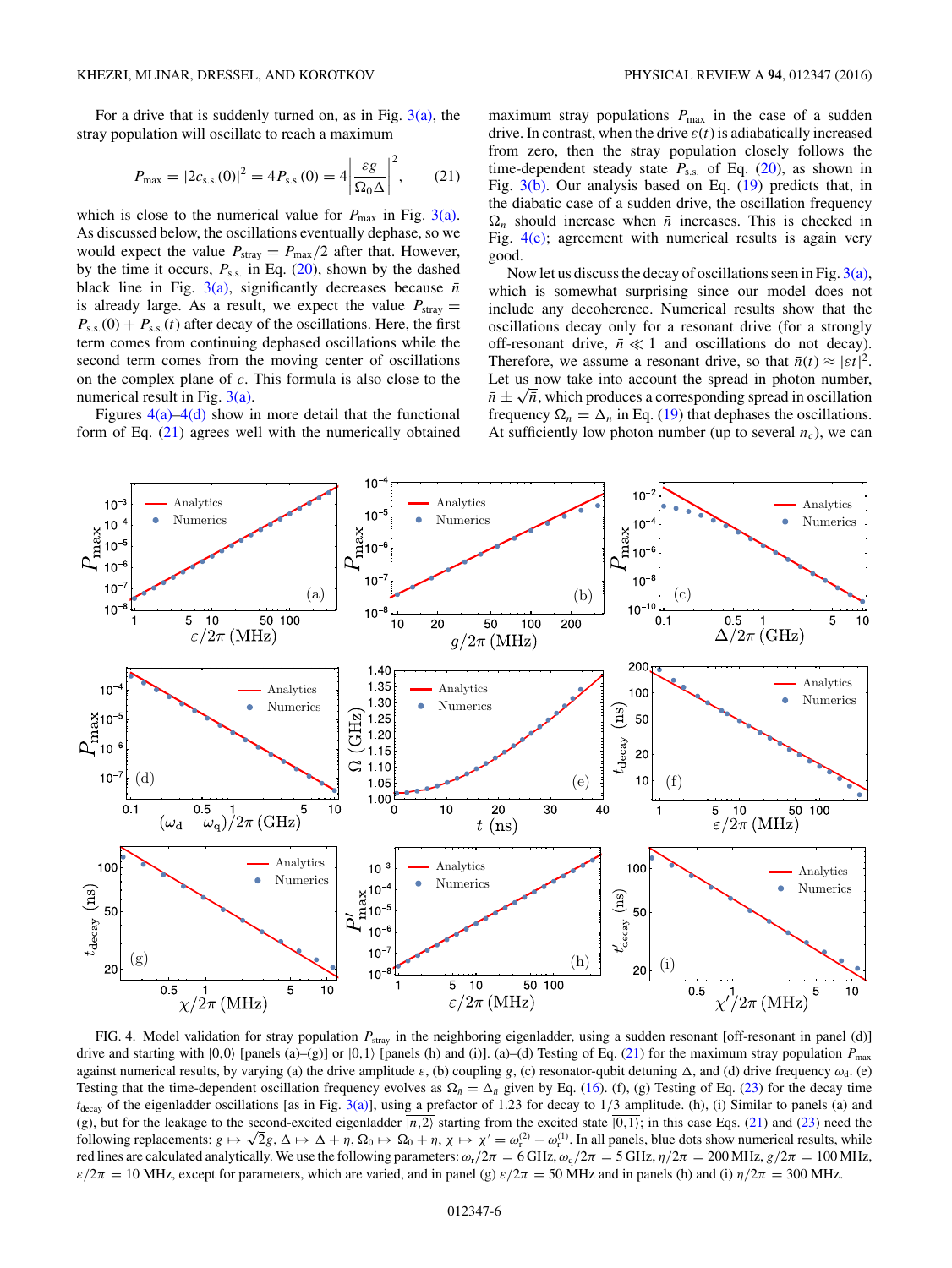<span id="page-6-0"></span>use the approximation

$$
\Delta_n \approx \Delta - 2\chi n, \quad \chi \approx -\frac{\omega_r}{\omega_q} \frac{g^2 \eta}{\Delta(\Delta + \eta)}, \tag{22}
$$

which produces the spread of oscillation frequency in Eq.  $(19)$ which produces the spread of oscillation frequency in Eq. (19)<br>with the standard deviation  $\delta\Omega \simeq 2\chi\sqrt{\bar{n}} \approx 2\chi |\varepsilon|t$ . This implies that the corresponding accumulated phase difference after a time *t* is  $\delta \varphi = \int_0^t \delta \Omega dt' \approx \chi |\varepsilon| t^2$ . Assuming that a phase accumulation of  $|\delta \varphi| \simeq 1$  indicates a significant level of dephasing, this estimate yields an oscillation decay time

$$
t_{\text{decay}} \simeq |\chi \varepsilon|^{-1/2},\tag{23}
$$

with an unknown prefactor on the order of unity. This estimate crudely agrees with the oscillation decay in Fig.  $3(a)$ . For a more detailed analysis we checked the numerical dependence of the decay time on  $\varepsilon$  and  $\chi$  in Figs. [4\(f\)](#page-5-0) and [4\(g\).](#page-5-0) The agreement is quite good when using a prefactor of 1.23 in Eq.  $(23)$ , when the decay time is defined numerically as the decay of the probability oscillations [as in Fig. [3\(a\)\]](#page-4-0) to 1*/*3 of initial amplitude. Note that this derivation predicts a crudely Gaussian envelope of oscillation decay for  $\sqrt{P_{\text{stray}}(t)}$ , and this prediction also agrees with the numerical results (although not quite well because of the change of the oscillation center *c*s*.*s*.* over time).

Simple modifications of the above derivation are sufficient to describe the stray populations when starting from a different initial state. As an example, let us consider an initially excited qubit state  $|0,1\rangle$ . In this case there will be two neighboring eigenladders that interact: the ground eigenladder  $\overline{|n,0\rangle}$ , and the second-excited eigenladder  $\overline{(n,2)}$ . Stray population that leaks to the ground eigenladder will oscillate precisely as before between the ground and excited eigenladders, reproducing Eqs.  $(20)$ ,  $(21)$ , and  $(23)$ ; this equivalence due to symmetry is emphasized in Fig.  $3(c)$ . In contrast, the stray population leaking to the second-excited eigenladder  $\overline{|n,2\rangle}$  oscillates between excited and second-excited eigenladders, and so behaves somewhat differently. We modify our derivation starting from Eq.  $(18)$  to include only the interaction between the eigenladders  $\overline{|n,1\rangle}$  and  $\overline{|n,2\rangle}$ , which yields the following parameter replacements:  $g \to \sqrt{2}g$ ,  $\Delta_n \to \overline{E}_{n+1,1} - \overline{E}_{n,2}, \Delta \to \Delta + \eta$ ,  $\Omega_0 \to \Omega_0 + \eta$ , and  $2\chi \to 2\chi' = \omega_{\rm r}^{(2)}(0) - \omega_{\rm r}^{(1)}(0)$ . Thus, the equivalents of Eqs. [\(20\)](#page-4-0) and (23) at low *n* are

$$
P'_{\rm s.s.} = \left| \frac{\sqrt{2}\varepsilon g}{(\Delta + \eta - 2\chi'\bar{n})(\Omega_0 + \eta - 2\chi'\bar{n})} \right|^2, \qquad (24)
$$

$$
\zeta'_{\text{decay}} \simeq |\chi'\varepsilon|^{-1/2}.\tag{25}
$$

These equations agree with the numerical results shown in Fig.  $3(d)$  and Figs.  $4(h)$  and  $4(i)$ .

*t*

Our analysis shows that the stray population of an "incorrect" eigenladder considered in this section should be quite small for typical experimental parameters. The case of an adiabatically increased drive is more experimentally relevant, so let us use Eq. [\(20\)](#page-4-0) and crudely estimate the effect as  $P_{\text{stray}} \sim$  $(\varepsilon g/\Delta^2)^2$ . Then for  $g/2\pi \simeq 100$  MHz,  $\Delta/2\pi \simeq 1$  GHz, and  $\varepsilon/2\pi \simeq 50$  MHz (such drive pumps ~10 photons within the first 10 ns), we obtain  $P_{\text{stray}} \sim 3 \times 10^{-5}$ . Even if  $\Delta/2\pi$  is decreased to 500 MHz in this estimate and  $\varepsilon/2\pi$  is increased to 100 MHz (40 photons within the first 10 ns), the resulting value  $P_{\text{stray}}$  ~ 2 × 10<sup>-3</sup> still remains quite small. Therefore, this should not significantly affect the qubit measurement error, at least for present-day experiments. (Recall that we neglected qubit energy relaxation, dressed dephasing, Purcell relaxation, and non-RWA effects, which can be responsible for much larger population transfer to incorrect eigenladders.)

## **C. Infidelity from shearing**

The second contribution to the infidelity of the dressedcoherent-state approximation in Eq.  $(14)$  is due to infidelity  $1 - F_c$  within the correct eigenladder. As seen in Fig. [2,](#page-3-0) it becomes increasingly important at longer evolution times, when the number of photons  $\bar{n}$  becomes large. As discussed below, this infidelity arises from the effective nonlinearity of the resonator due to its interaction with the transmon. This nonlinearity produces a shearing effect on the evolution of the dressed coherent state that squeezes the state.

Numerically, this distortion is clearly seen by plotting the Husimi Q function of the renormalized state  $|\psi\rangle_k$  [defined as in Eq.  $(13)$ ] that remains within the correct eigenladder,

$$
Q_{\psi}(\alpha) = \frac{1}{\pi} |_{k} \langle \alpha | \psi \rangle_{k} |^{2}, \qquad (26)
$$

where  $|\alpha\rangle_k$  is a dressed coherent state as in Eq. [\(10\)](#page-3-0). The contour plots of  $Q_{\psi}(\alpha)$  in the complex plane of  $\alpha$  are shown in Fig.  $5(a)$  for a numerically simulated ring-up evolution, starting with the state  $|0,0\rangle$  (there are five snapshots at time moments separated by 50 ns). If the state  $|\psi\rangle_k$  were a perfect dressed coherent state  $|\psi\rangle_k = |\beta\rangle_k$  centered at  $\beta = \frac{k}{\psi} \langle \psi | \bar{a} | \psi \rangle_k$ , it would have a *Q* function  $Q_{\psi}(\alpha) = e^{-|\alpha-\beta|^2}/\pi$  with circular contours. However, Fig.  $5(a)$  clearly shows a progressive distortion of the initial circular profile into a squeezed ellipse as the average photon number increases. We prove later that  $|\psi\rangle_k$ is indeed a close approximation of a (minimum-uncertainty) squeezed state in the eigenbasis  $\overline{|n,k\rangle}$ —see Fig. [5\(b\).](#page-7-0)

The squeezing distortion in Fig. [5](#page-7-0) is similar to the selfdeveloping quadrature squeezing discussed in Ref. [\[27\]](#page-15-0) for the catch-disperse-release measurement protocol (e.g., compare Fig. [5](#page-7-0) with the figures in the Supplemental Material of Ref.  $[27]$ ). In that protocol, the squeezing was shown to significantly decrease the measurement error. In general, the self-developing squeezing can either increase or decrease the measurement error depending on the angle of the squeezing axis, and the analysis is clearly important for practical qubit measurements. A strong self-developing squeezing has been observed experimentally in Ref. [\[39\]](#page-15-0).

The reason for the self-developing squeezing is the nonlinearity of the transmon, which makes the effective resonator frequency  $\omega_r^{(k)}(n)$  dependent on the number of photons *n* see Eq.  $(9)$  and the inset of Fig.  $5(a)$ . Qualitatively, this *n* dependence causes parts of the circles in Fig.  $5(a)$  with different distances  $|\alpha|$  from the origin to rotate with slightly different angular velocities, thus shearing the circular profile of an initially coherent state as it evolves. Note that, in the case of a constant derivative  $d\omega_{\rm r}^{(k)}(n)/dn$ , the shearing rate should grow with  $|\alpha|$  because  $dn = 2|\alpha|d|\alpha|$ ; thus, the effect becomes more important for larger photon numbers. Also note that the drift of the resonator detuning from the drive with *n* could be compensated for by changing the drive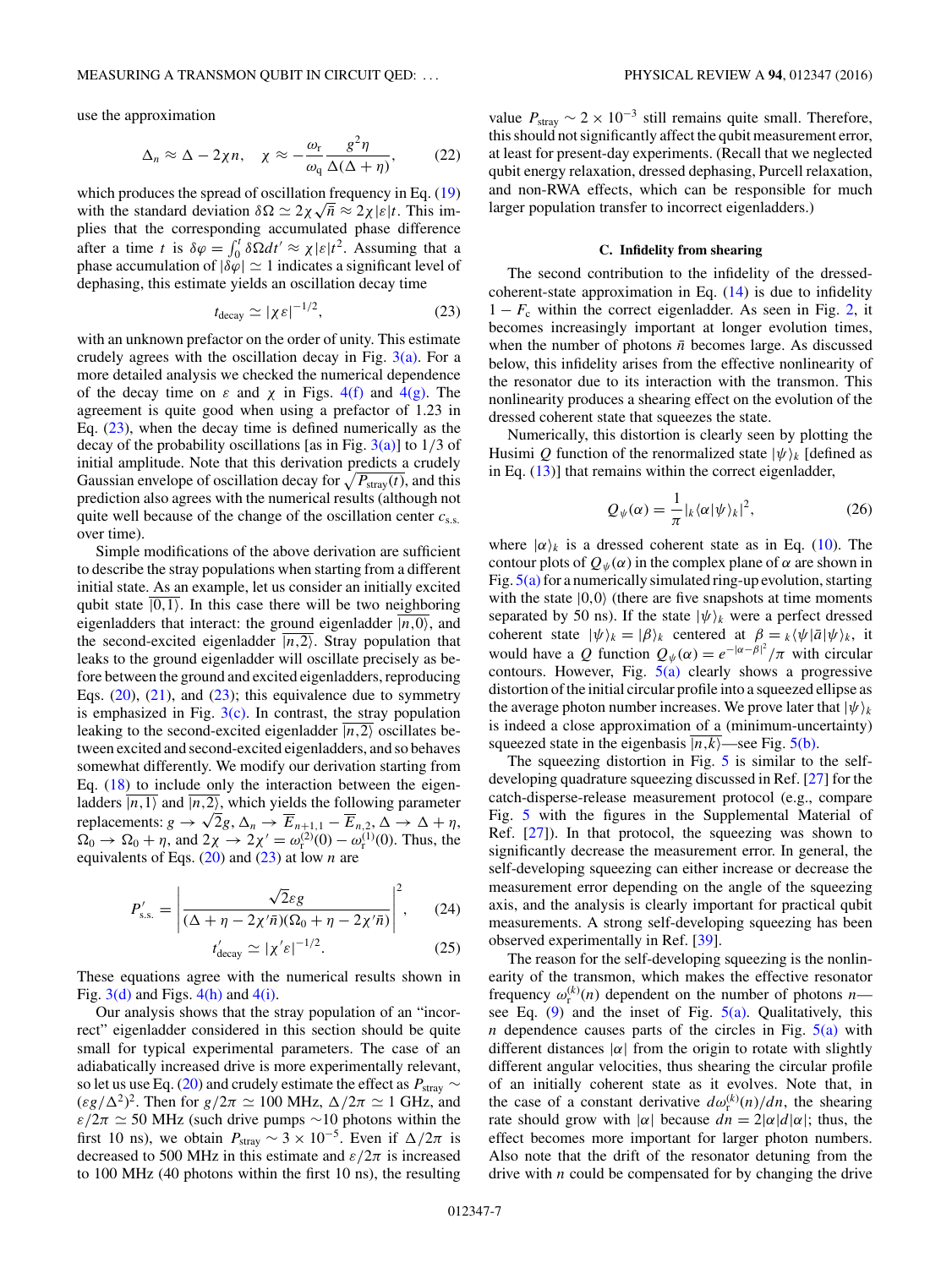<span id="page-7-0"></span>

FIG. 5. (a) Numerically simulated evolution of the dressed Husimi *Q* function for the state remaining in the correct eigenladder, given an initial state of  $|0,0\rangle$  and a resonant drive. Snapshots taken at 50 ns intervals show the progressive shearing of the state caused by resonator nonlinearity. Inset shows *n* dependence of the difference  $\Delta \omega_r^{(k)} = \omega_r^{(k)} - \omega_r$  between the effective and bare resonator frequencies. The solid blue (upper) line shows  $\Delta \omega_r^{(0)}(n)$  for the ground-state eigenladder, the solid orange (lower) line shows  $\Delta \omega_r^{(1)}(n)$  for the excited-state eigenladder, and the red dashed line indicates the applied drive frequency. (b) Detail of the *Q* function at 200 ns. The analytical result for a *dressed squeezed state* (dashed red) shows good agreement with the numerically simulated state (solid black). The agreement is significantly better for earlier times (not shown). Parameters are  $\omega_r/2\pi = 6$  GHz,  $\omega_q/2\pi = 5$  GHz,  $\eta/2\pi = 200$  MHz,  $g/2\pi = 100$  MHz, and  $\varepsilon/2\pi = 10$  MHz. The contours of the *Q* function are drawn at the levels of  $0.1/\pi, 0.2/\pi, \ldots, 0.8/\pi$ .

frequency (chirping); however, this does not affect the shearing because it originates from the frequency variation within the photon-number uncertainty  $\bar{n} \pm \sqrt{\bar{n}}$ .

It is easy to analyze the shearing effect in the absence of the drive. If at  $t = 0$  we have a dressed coherent state given by Eq. [\(10\)](#page-3-0) (with notation *α* replaced by *β*), then it obviously evolves as

$$
|\psi(t)\rangle_k = e^{-|\beta|^2/2} \sum_n \frac{\beta^n}{\sqrt{n!}} e^{-i\overline{E}_{n,k}t} \overline{|n,k\rangle},\tag{27}
$$

where the eigenenergies  $\overline{E}_{n,k}$  are in the rotating frame  $\omega_{d}$ , i.e., with subtracted terms  $(n + k)\omega_d$ . Let us expand these energies up to the second order in the vicinity of  $\bar{n}$  =  $|\beta|^2$  as  $\overline{E}_{n,k} \approx \overline{E}_{\bar{n},k} + \omega_{\rm r}^{(k)}(\bar{n})(n - \bar{n}) + \frac{1}{2}(d\omega_{\rm r}^{(k)}/dn)_{|\bar{n}}(n - \bar{n})$  $\bar{n}$ <sup>2</sup>, where the resonator frequencies  $\omega_r^{(k)}(n)$  are also in the rotating frame (i.e., with subtracted  $\omega_d$ ) and we neglect the discreteness of *n* by assuming  $\bar{n} \gg 1$  and sufficiently small nonlinearity. This gives

$$
|\psi(t)\rangle_k \approx e^{-|\beta|^2/2} \sum_n \frac{[\beta(t)]^n}{\sqrt{n!}} e^{-iq(n-\bar{n})^2} \overline{|n,k\rangle},\qquad(28)
$$

$$
\dot{\beta} = -i\omega_{\rm r}^{(k)}(\bar{n})\beta, \quad \dot{q} = \frac{1}{2} \left( d\omega_{\rm r}^{(k)}/dn \right)_{|\bar{n}}, \tag{29}
$$

where we neglected the overall phase of  $|\psi(t)\rangle_k$ . Thus, to leading order in  $|n - \bar{n}|$ , the effect is an appearance of the quadratic phase factor  $e^{-iq(n-\bar{n})^2}$  and an obvious rotation of  $\beta(t)$  when the effective resonator frequency  $\omega_{\rm r}^{(k)}(\bar{n})$  is not exactly on resonance with the drive. The presence of the growing quadratic-term coefficient *q* in the phase factor leads to a deviation from the dressed coherent state, for which  $q = 0$ . (We restrict our attention to the case  $q \ll 1$ ; very

interesting effects beyond this regime, including state revival and formation of "cat" states, have been observed in Ref. [\[39\]](#page-15-0).)

It is easy to see that the infidelity of the sheared state (28) compared with the dressed coherent state  $|\beta\rangle_k$  is

$$
1 - F_c \approx q^2 \overline{(n - \bar{n})^4} \approx 3(q|\beta|^2)^2, \tag{30}
$$

assuming  $1 - F_c \ll 1$  and  $\bar{n} \gg 1$ . This infidelity grows in time because of the  $q$  evolution  $(29)$  due to the nonlinearity. However, the state evolution due to drive (in a locally linear system) should preserve  $1 - F_c$  because both states  $(|\psi\rangle_k$  and  $|\beta\rangle_k$ ) are equally displaced within the complex plane of *α* (mathematically, because the standard displacement operator is unitary). Therefore, if the state remains in the form  $(28)$ , then

$$
\frac{d}{dt}(q|\beta|^2) = \dot{q}|\beta|^2 = \frac{\bar{n}}{2} \left( d\omega_{\rm r}^{(k)} / dn \right)_{|\bar{n}}.
$$
 (31)

In particular, if  $\bar{n} \approx (\varepsilon t)^2$  for a resonant drive and the derivative  $d\omega_{\rm r}^{(k)}/dn$  does not significantly depend on *n* [see inset in Fig. 5(a)], then  $q\bar{n} \simeq (d\omega_r^{(k)}/dn)\varepsilon^2 t^3/6$ , and the infidelity is

$$
1 - F_c \simeq \frac{1}{12} \big[ \varepsilon^2 t^3 \big( d\omega_r^{(k)} / dn \big) \big]^2. \tag{32}
$$

This is a very crude estimate because  $d\omega_{\rm r}^{(k)}/dn$  depends on *n*, the approximation  $\bar{n} \approx (\varepsilon t)^2$  works only at small *t* and, most importantly, the state during the evolution does not remain in the form  $(28)$ , as discussed in the next section. The form  $(28)$  is no longer applicable when the motion of the *Q*-function center shown in Fig.  $5(a)$  deviates from a straight line. Nevertheless, comparison with numerical results in Fig. [6](#page-8-0) shows that Eq.  $(32)$ gives a reasonable estimate of the infidelity. The blue (upper) solid line in Fig. [6](#page-8-0) is identical to the orange line in Fig. [2](#page-3-0) and shows the numerically calculated  $1 - F_c$  for the evolution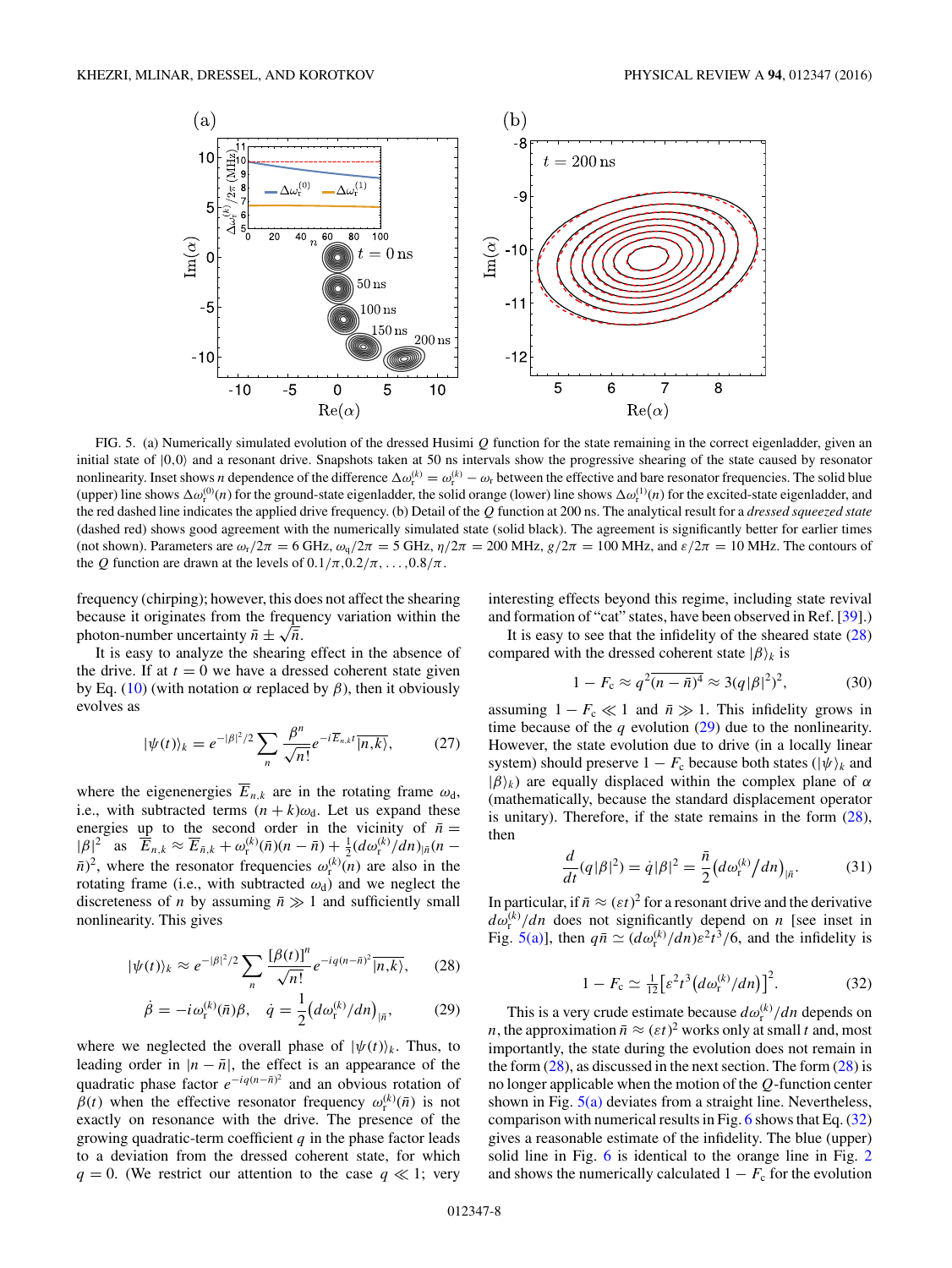<span id="page-8-0"></span>

FIG. 6. Infidelity  $1 - F_c$  of the dressed-coherent-state approximation within the initial eigenladder, starting with  $|0,0\rangle$  (upper lines, blue) or  $\overline{|0,1\rangle}$  (lower lines, red). Parameters are the same as for Fig. [2.](#page-3-0) The solid lines show numerical results, upper (blue) dashed line is calculated via Eq. [\(32\)](#page-7-0) with the frequency derivative taken at  $n = 0$ , and the lower (red) dashed line is calculated by integrating Eq. [\(31\)](#page-7-0).

starting with  $|0,0\rangle$ . The blue (upper) dashed line is obtained using Eq. [\(32\)](#page-7-0) with  $d\omega_{\rm r}^{(0)}/dn$  calculated at  $n = 0$ . It fits the solid line well at short times and then deviates up, mostly because  $|d\omega_{\rm r}^{(0)}/dn|$  decreases with *n* [see inset in Fig. [5\(a\)\]](#page-7-0) while analytics still uses the value at  $n = 0$ . The red (lower) solid line in Fig. 6 shows  $1 - F_c$  for the evolution starting with  $\overline{|0,1\rangle}$ . This infidelity is crudely two orders of magnitude less than for the blue (upper) line because the derivative  $|d\omega_{\rm r}^{(1)}/dn|$ within the excited-state eigenladder is much smaller than that for the ground state [see inset in Fig.  $5(a)$ ]. The infidelity 1 –  $F_c$  shows a dip near 100 ns. This is because  $\omega_r^{(1)}(n)$  increases for  $n < 20$  and decreases for  $n > 20$ ; therefore  $q|\beta|^2$  in Eq. [\(31\)](#page-7-0) first increases and then decreases, passing through zero. At the point of passing zero we expect  $1 - F_c = 0$ , thus producing the dip; numerically it is not zero because the form  $(28)$  is only an approximation. Since  $d\omega_{r}^{(1)}/dn$  depends on *n* very significantly (even changing the sign), we cannot use Eq. [\(32\)](#page-7-0), so instead we integrated Eq. [\(31\)](#page-7-0) to obtain the red (lower) dashed line in Fig. 6. As we see, it agrees well with the solid line. If the integration of Eq.  $(31)$  is also done for the evolution starting with  $|0,0\rangle$ , then the result is significantly closer to the blue solid line than the blue dashed line.

Note that the states with a quadratic phase factor as in Eq.  $(28)$  have been discussed in optics long ago  $[53-55]$  $[53-55]$ . It was shown that these states are squeezed in the broad sense that variance of a quadrature operator can be smaller than that for a coherent state. However, to the best of our knowledge, it was never shown that such states with large  $\bar{n}$  can be represented as squeezed states in the narrow sense, i.e., they are close to satisfying the minimum-uncertainty condition. Moreover, it was often emphasized that the states described by Eq. [\(28\)](#page-7-0) are not the minimum-uncertainty states because, for sufficiently large *q*, they have crescent-like shape of the *Q* function instead of the elliptical shape, and for even larger *q* the shape becomes a ring-like one (see experiment reported in Ref. [\[39\]](#page-15-0)). In contrast, in the next section we show that in the practically interesting regime these states are quite close to the squeezed states in the narrow sense. This is because, for large  $\bar{n}$ , the squeezing factor is determined by  $q|\beta|^2$ , while significant deviation from a minimum-uncertainty squeezed

state starts at  $|q\beta| \gtrsim 0.1$ ; therefore the squeezing becomes significant already for such values of *q*, for which the deviation (crescent-like shape) is still quite small—see Fig. [5\(b\).](#page-7-0) In the next section we also derive simple evolution equations for these squeezed states.

## **IV. DRESSED-SQUEEZED-STATE MODEL**

As discussed in the previous section, transmon-induced nonlinearity of the resonator (i.e., frequency dependence on the number of photons) evolves a dressed coherent state into a sheared state of the form  $(28)$  with quadratic phase factor. Unfortunately, it is not easy to describe the evolution of this sheared state due to drive. In some sense this is because an evolution due to drive is naturally described in the phase space (which is almost always used in optics), while the sheared-state representation requires Fock space. We will be able to solve this dilemma by showing that the sheared state  $(28)$  is actually close to a (minimum-uncertainty) squeezed state in the eigenbasis, which we call a dressed squeezed state. Evolution of a squeezed state due to drive can be easily described in the phase space, while its evolution due to nonlinearity can be easily described in the Fock space. Thus, if we have a reasonably simple conversion between the Fock and phase spaces for squeezed states, we can describe the state evolution due to both nonlinearity and drive. This simple conversion is possible only for large  $\bar{n}$ , which is an important assumption for our derivation below (in practice, it is still well applicable for the dynamics starting with the vacuum state).

#### **A. Dressed sheared Gaussian state**

In this section we prove that, for sufficiently large number of photons, the (dressed) sheared state is approximately equivalent to a (dressed) minimum-uncertainty squeezed state.

For  $|\beta|^2 \gg 1$  we can use a Gaussian approximation for the wave function [\(28\)](#page-7-0) in the Fock space. Let us introduce a more general (dressed) sheared Gaussian state as

$$
|\beta, K, W\rangle_k = \sum_{n} \frac{1}{(2\pi W|\beta|^2)^{1/4}} \exp\left[-\frac{(n - |\beta|^2)^2}{4W|\beta|^2}\right] \times \exp[inarg(\beta)] \exp\left[-i\frac{K(n - |\beta|^2)}{|\beta|^2}\right] \overline{|n, k\rangle},\tag{33}
$$

in which we used the new notation  $K = q|\beta|^2$  and also introduced a new parameter  $W = \sigma_n^2 / \sigma_{n,\text{cs}}^2$ , which is the variance  $\sigma_n^2$  of the Gaussian *n* distribution compared with the variance  $\sigma_{n,\text{cs}}^2 = |\beta|^2$  of a dressed coherent state, so that  $w = \sqrt{W}$  is the relative width of the *n* distribution. Thus, the sheared Gaussian state is characterized by four parameters: *β* has the standard optical meaning, *K* characterizes the shearing, *W* characterizes the relative width of photon-number distribution, and *k* labels the eigenladder. We assume that *K* and *W* are on the order of unity, while  $|\beta|^2 \gg 1$ . Note that the term *in*arg( $\beta$ ) can be replaced with  $i(n - |\beta|^2) \arg(\beta)$ ; this changes only the unimportant overall phase of the state, but clarifies the role of  $arg(\beta)$  as the linear-order part of the phase expansion in *n* around the mean  $|\beta|^2$ .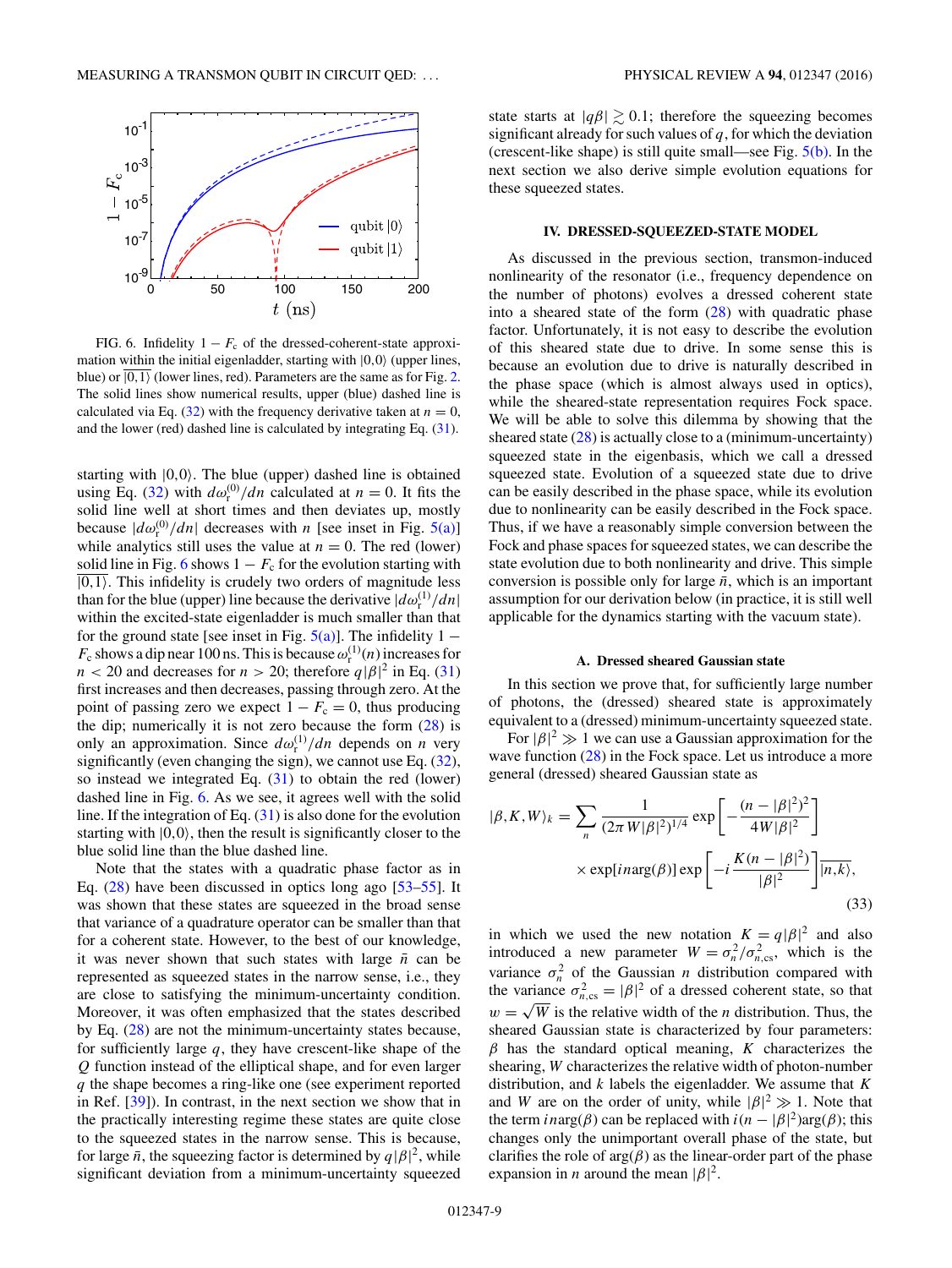<span id="page-9-0"></span>We call the form  $(33)$  a hybrid phase-Fock representation, because  $\beta$  is borrowed from optical phase space, while  $K$  and *W* are the Fock-space parameters. Note that the state [\(33\)](#page-8-0) is not exactly normalized, but the difference from perfect normalization is less than  $10^{-5}$  if  $|\beta|^2 > \max(20W, 1/W)$ . With a similar accuracy,  $\bar{n} = |\beta|^2$  for the average number of photons (excitations in the eigenladder).

The average value of the dressed lowering operator for the state  $(33)$  is

$$
\langle \bar{a} \rangle \approx \beta + \frac{2 - W - 1/W}{8\beta^*} - i\frac{KW}{\beta^*} - \frac{2K^2W}{\beta^*} \approx \beta, \quad (34)
$$

where in the second equality we neglected the terms scaling as  $|\beta|^{-1}$ . Similarly, neglecting  $|\beta|^{-1}$  terms, we find

$$
\langle \bar{a}^2 \rangle \approx \beta^2 + \frac{\beta^2}{|\beta|^2} \bigg( \frac{1}{2} - \frac{1}{2W} - 4iKW - 8K^2W \bigg). \tag{35}
$$

Now let us define the (dressed) quadrature operators,

$$
X_{\varphi} = \frac{1}{2} (e^{-i\varphi} \bar{a} + e^{i\varphi} \bar{a}^{\dagger}), \tag{36}
$$

for which  $\varphi$  is the quadrature angle (note that notation  $\varphi$  was briefly used for a different quantity in Sec.  $III$  B). By using Eqs. (34) and (35) we find the variance  $\sigma_{X\varphi}^2 = \langle X_{\varphi}^2 \rangle - \langle X_{\varphi} \rangle^2$ ,

$$
\sigma_{X\varphi}^2 = \frac{W + 1/W}{8} + 2K^2W + KW \sin[2\arg(\beta) - 2\varphi]
$$

$$
+ \left(\frac{W - 1/W}{8} - 2K^2W\right) \cos[2\arg(\beta) - 2\varphi]. \quad (37)
$$

It is easy to check that the  $\varphi$  dependence of this variance is exactly what would be expected for a minimum-uncertainty squeezed state. In particular, the product of the minimum and maximum values of  $\sigma_{X\varphi}^2$  is the same as for a coherent state,

$$
\sigma_{X\varphi,\min}^2 \sigma_{X\varphi,\max}^2 = 1/16, \tag{38}
$$

with

$$
\sigma_{X\varphi,\min}^2 = [1 + S - \sqrt{(1 + S)^2 - 1}]/4,\tag{39}
$$

$$
S = 8K^2W + (W + 1/W - 2)/2, \tag{40}
$$

and  $\sigma_{X\varphi,\text{max}}^2 = [1 + S + \sqrt{(1 + S)^2 - 1}]/4$ . We see that the degree of squeezing is determined by the parameter *S*, so that  $S = 0$  corresponds to a (dressed) coherent state. The minimum quadrature variance  $\sigma_{X\varphi,\text{min}}^2$  is achieved at the angle  $\varphi_{\text{min}} =$ *θ/*2, where

$$
\theta = 2\arg(\beta) + \arctan\left(\frac{8KW}{16K^2W - W + 1/W}\right) + \frac{\pi}{2}[1 - \text{sgn}(16K^2W - W + 1/W)], \tag{41}
$$

and the factor of two between  $\theta$  and  $\varphi$ <sub>min</sub> is to conform with the standard optical definition of the squeezing parameter, discussed later.

Thus, we have proven that, for sufficiently large  $|\beta|^2$ , the (dressed) sheared Gaussian state  $(33)$  is close to a (dressed) minimum-uncertainty squeezed state (despite this not being true for small  $|\beta|^2$  [\[39,](#page-15-0)[54,55\]](#page-16-0)). Note that the "conservation of area" criterion (38) for a minimum-uncertainty squeezed state is valid for quadratures, but is not valid for the Husimi

*Q* function shown in Fig. [5,](#page-7-0) because the *Q* function involves convolution with a coherent state, and therefore the width of the short axis can be at most a factor of  $\sqrt{2}$  shorter than that of a coherent state.

## **B. Conversion into squeezed-state notations**

Using the standard optical definition [\[56,57\]](#page-16-0), a dressed squeezed state should be defined as

$$
|\beta,\xi\rangle_k = \exp[\beta \bar{a}^\dagger - \beta^* \bar{a}] \exp[\xi^* \frac{\bar{a}^2}{2} - \xi \frac{\bar{a}^\dagger}{2}] \overline{|0,k\rangle}, \quad (42)
$$

where  $\xi \equiv re^{i\theta}$  is the squeezing parameter, while  $\beta$  is a displacement in the phase space. The smallest standard deviation  $\sigma_{X\varphi,\text{min}}$  for the quadrature  $X_{\varphi}$  should then be achieved [\[56,57\]](#page-16-0) at the angle  $\varphi_{\text{min}} = \theta/2$  [thus corresponding to our notation in Eq. (41)], and its value should be  $\sigma_{X\varphi,\text{min}} = e^{-r}\sigma_{X\varphi,\text{cs}}$ compared with the standard deviation  $\sigma_{X\varphi,cs}$  for a coherent state. The longest axis is  $\sigma_{X\varphi,\text{max}} = e^r \sigma_{X\varphi,\text{cs}}$  at the angle  $\varphi_{\text{max}} = \theta/2 \pm \pi/2.$ 

Comparing these standard optical definitions with our approximate results (38), (39), and (41) for large  $|\beta|^2$ , we obtain the conversion

$$
r = \frac{1}{2}\text{arccosh}(S+1),\tag{43}
$$

where *S* is given by Eq. (40), while  $\theta$  is given by Eq. (41).

It is easy to check that the case  $K = 0$ ,  $W = 1$  corresponds to the dressed coherent state,  $\xi = 0$ . In the absence of shearing,  $K = 0$ , we have a dressed amplitude-squeezed state for  $W < 1$ [as is obvious from Eq.  $(33)$ ] and a dressed phase-squeezed state for  $W > 1$ —see Eq. (41), from which  $\theta/2 = \arg(\beta)$  for *W* < 1 and  $\theta/2 = \arg(\beta) \pm \pi/2$  for *W* > 1. As shown in the appendix, the dressed squeezed state is practically unentangled for large  $|\beta|^2$ , in spite of a significant entanglement of the qubit-resonator eigenstates.

By using Eqs.  $(41)$  and  $(43)$ , we can convert a sheared Gaus-sian state [\(33\)](#page-8-0) with sufficiently large  $|\beta|^2$  into a (minimumuncertainty) squeezed state (42). Similarly, we can convert any (minimum-uncertainty) squeezed state with sufficiently large  $|\beta|^2$  into a sheared Gaussian state. Most importantly, we know that a squeezed state is simply displaced in phase space by an action of a drive  $\varepsilon(t)$ . This means that a sheared Gaussian state [\(33\)](#page-8-0) remains a sheared Gaussian state under an action of the drive (assuming large  $|\beta|^2$ ). Since it also keeps the form  $(33)$  under the evolution due to nonlinearity, this form is always preserved (approximately), and therefore it is sufficient for us to characterize the evolution of the state by evolution of only three parameters:  $\beta$ ,  $K$ , and  $W$ . We emphasize that this simplicity is possible only for large  $|\beta|^2$  or, in other words, for a sufficiently small nonlinearity. In general, the simultaneous evolution due to nonlinearity and drive creates states that cannot be described as (minimum-uncertainty) squeezed states or sheared states. Nevertheless, this approximation works quite well for our system.

#### **C. Phase–Fock-space evolution of dressed squeezed state**

Now let us derive evolution equations for the parameters  $K$ ,  $W$ , and  $\beta$  of the dressed sheared (squeezed) state. We will first consider the evolution in the absence of the drive, then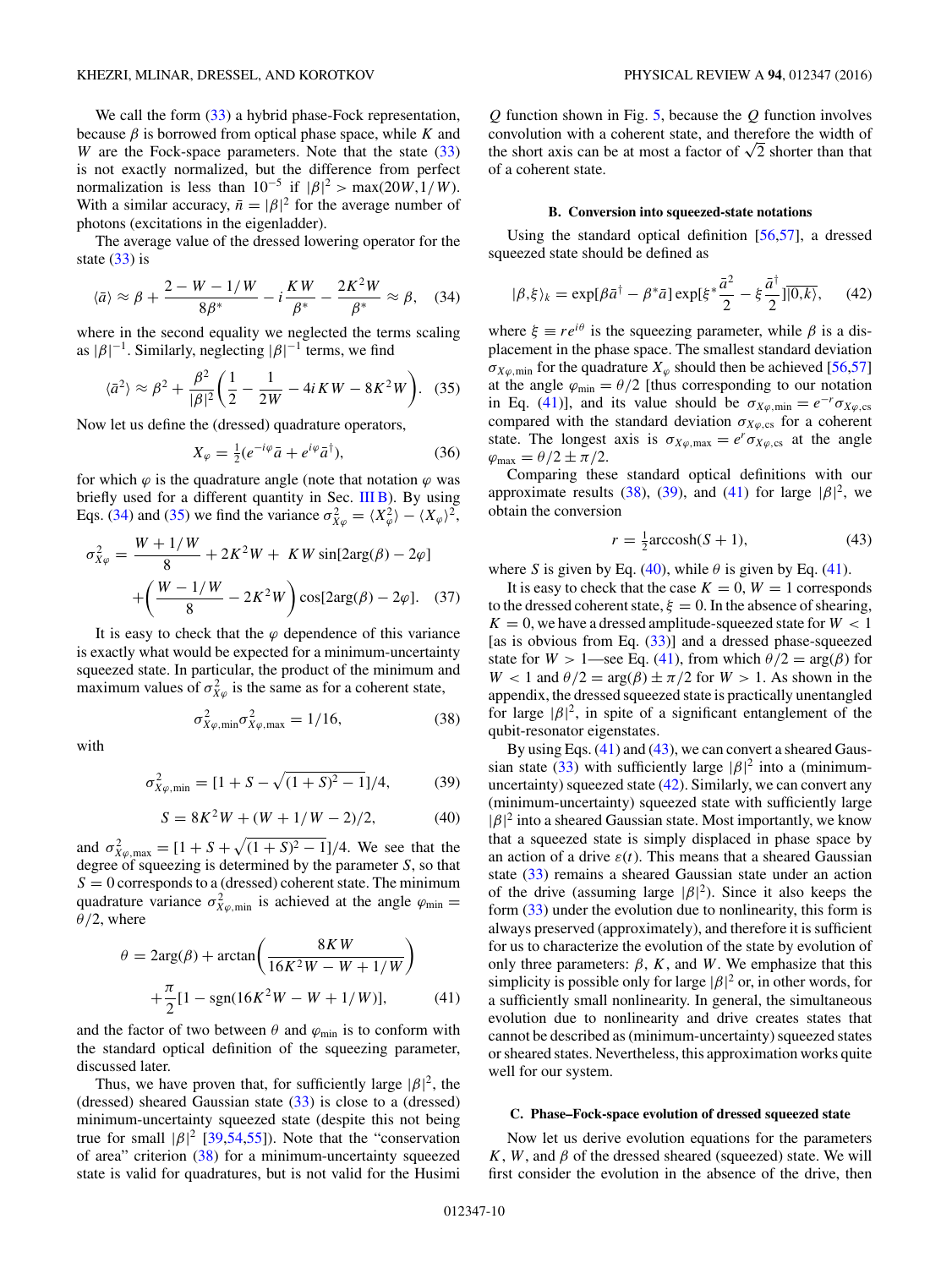<span id="page-10-0"></span>the evolution only due to the drive, and then add up the terms from these evolutions.

Evolution of the dressed sheared state  $(33)$  due to nonlinearity of the resonator is given by Eq. [\(29\)](#page-7-0), which leads to

$$
\dot{K} = \frac{1}{2} |\beta|^2 (d\omega_{\rm r}^{(k)}/dn)|_{n=|\beta|^2}.
$$
 (44)

Note that we do not need to take a derivative of  $|\beta|^2$  because this type of evolution does not change  $|\beta|^2$ . In the absence of the drive, the parameter  $\beta$  evolves only due to the resonator frequency detuning from the rotating frame,

$$
\dot{\beta} = -i\omega_{\rm r}^{(k)}(n)|_{n=|\beta|^2}\beta.
$$
\n(45)

To derive formulas for the evolution of *β*, *K*, and *W* due to drive  $\varepsilon(t)$ , we use the fact [\[57\]](#page-16-0) that, for a squeezed state [\(42\)](#page-9-0), the parameter *ξ* remains constant, while *β* changes as  $\beta = -i\varepsilon$ . Therefore, the parameters *S* and  $\theta$  given by Eqs. [\(40\)](#page-9-0) and [\(41\)](#page-9-0) should remain constant with changing  $\beta$ . The corresponding evolution  $\hat{K}$  and  $\hat{W}$  can be found from the system of equations

$$
\frac{\partial S}{\partial K}\dot{K} + \frac{\partial S}{\partial W}\dot{W} = 0, \quad \frac{\partial \theta}{\partial K}\dot{K} + \frac{\partial \theta}{\partial W}\dot{W} + \frac{\partial \theta}{\partial \beta}\dot{\beta} = 0, \quad (46)
$$

which has the following solution:

$$
\dot{W} = 8K W \text{Re}(\varepsilon/\beta), \quad \dot{K} = \left(\frac{1 - W^2}{4W^2} - 4K^2\right) \text{Re}(\varepsilon/\beta),\tag{47}
$$

where we took into account the equation  $\dot{\beta} = -i\varepsilon$ . Note that here we should not include evolution of  $\beta$  due to detuning, Eq. (45), because otherwise the angle  $\theta$  would not be constant. Also note that, in the term  $(\partial \theta / \partial \beta)$ *β* in Eq. (46), we imply derivatives for both Re(*β*) and Im(*β*).

Combining the evolution equations both in the absence of a drive and from the drive itself, we finally obtain

$$
\dot{W} = 8KWRe(\varepsilon/\beta),\tag{48}
$$

$$
\dot{K} = \left(\frac{1 - W^2}{4W^2} - 4K^2\right) \text{Re}(\varepsilon/\beta) + \frac{1}{2} |\beta|^2 \left(d\omega_r^{(k)}/dn\right)|_{n = |\beta|^2},\tag{49}
$$

$$
\dot{\beta} = -i\omega_{\rm r}^{(k)}(n)|_{n=|\beta|^2} \beta - i\varepsilon. \tag{50}
$$

These equations together with the conversion formulas [\(41\)](#page-9-0) and [\(43\)](#page-9-0) are our *main result* for the evolution of the dressed squeezed state. They allow very efficient simulation, since they avoid the large dimensionality of the pure Fock-space evolution specified by Eq.  $(6)$ . Equations  $(48)$ – $(50)$  are a hybrid between the Fock-space and the phase-space representations, capable of describing evolution of the dressed squeezed state as it rings up due to a coherent drive *ε*. To our knowledge, this is a novel representation, which was not previously used in optics.

Note that the derivation of these equations assumes large  $|\beta|^2$ . However, they can be numerically applied even for evolution starting with vacuum,  $\beta(0) = 0$ . There is no divergence due to the factor of  $β$  in the denominator because, at small times,  $\beta = -i \varepsilon t$  and therefore  $\text{Re}(\varepsilon/\beta) = \text{Re}(i/t) = 0$ . We used these relatively simple equations to compare with the numerical results for evolution due to the Hamiltonian [\(6\)](#page-2-0) in a system with typically  $7 \times 300$  levels and found very good agreement. The reason why Eqs.  $(48)$ – $(50)$  still work well when starting with the vacuum is that the effect of nonlinearity at short times is small ( $K \approx 0$ ,  $W \approx 1$ ), while by the time when the squeezing due to nonlinearity becomes important,  $|\beta|^2$  is already large. Note, however, that for  $|\beta|^2 \lesssim 100$  the sheared and squeezed states are significantly different, and then it is important to use the dressed squeezed state [\(42\)](#page-9-0) [not the sheared state  $(33)$ ] as the more accurate model for comparison with simulation results.

Figure [5\(b\)](#page-7-0) shows comparison between the *Q* function for the numerically calculated state  $|\psi\rangle_0$  (solid lines) and for the dressed squeezed state (dashed lines) calculated by using Eqs.  $(48)$ – $(50)$ . At the end we have converted parameters *K* and *W* into the squeezing parameters *r* and  $\theta$  by using Eqs. [\(41\)](#page-9-0) and [\(43\)](#page-9-0) and then calculated the *Q* function using the standard formula [\[56\]](#page-16-0) for a squeezed state. If the parameter  $β$  is not calculated from Eq. (50) but is instead computed as  $\beta = \frac{\partial}{\psi} \left| \bar{a} \right| \psi$ , then the visual agreement between the dashed and solid lines becomes insignificantly better. The visible difference between solid and dashed lines is because the numerical state  $|\psi\rangle_0$  is not exactly the dressed squeezed the numerical state  $|\psi\rangle_0$  is not exactly the dressed squeezed state; in particular, for Fig. [5\(b\)](#page-7-0)  $|q\beta|\sqrt{W} = |K/\beta|\sqrt{W} =$ 0*.*023, which is comparable to the value of 0.1, above which a significant crescent shape appears. The dashed lines in Fig.  $5(b)$  are drawn for the squeezing parameter  $r = 0.550$ . This corresponds to the minimum and maximum quadrature variances of 0.333 and 3.00 compared with the coherent state (0.340 and 3.01 numerically for  $|\psi\rangle_0$ ) and the scaling factors of 0.816 and 1.41 for the short and long axes of the *Q* function, compared with the coherent state (numerically 0.81 and 1.43 in the vicinity of the center).

### **D. Accuracy of dressed-squeezed-state approximation**

To quantify the accuracy of the dressed-squeezed-state approximation and evolution equations (48)–(50), we compare the numerically calculated state  $|\psi\rangle_0$  for the evolution shown in Fig. [2](#page-3-0) (starting with  $|0,0\rangle$ ) with the result from Eqs.  $(48)$ – $(50)$ for the sheared Gaussian state, which is then converted into the dressed squeezed state  $|\beta,\xi\rangle_0$ . The infidelity  $1 - F =$  $1 - |0\rangle \beta, \xi |\psi\rangle_0|^2$  is shown in Fig. [7](#page-11-0) as the dashed blue (lower) line. It can be compared with similar infidelity for the dressed coherent state shown as the dashed orange (upper) line, for which we also used Eq.  $(50)$ . We see that the accuracy of the dressed-squeezed-state model is much better than for the dressed-coherent-state model when the infidelity of the latter exceeds  $10^{-3}$ . However, at short times both infidelities practically coincide and are significantly larger than the coherent-state infidelity  $1 - F_c$  shown in Fig. [2](#page-3-0) (also copied as the solid orange line in Fig. [7\)](#page-11-0). Since the difference between the orange dashed and orange solid lines is the method of *α*(*t*) calculation, either via Eq. (50) or as  $\alpha = \partial/\psi |\bar{a}|\psi\rangle_0$ , this indicates an inaccurate result of Eq. (50) for the state center in the phase space. Let us similarly calculate the center of the dressed squeezed state as  $\beta = 0 \langle \psi | \bar{a} | \psi \rangle_0 = \alpha$ , while the squeezing parameter  $\xi$  is still calculated via Eqs. (48)–(50). This produces the blue (lower) solid line in Fig. [7,](#page-11-0) which is crudely two orders of magnitude lower than  $1 - F_c$ , thus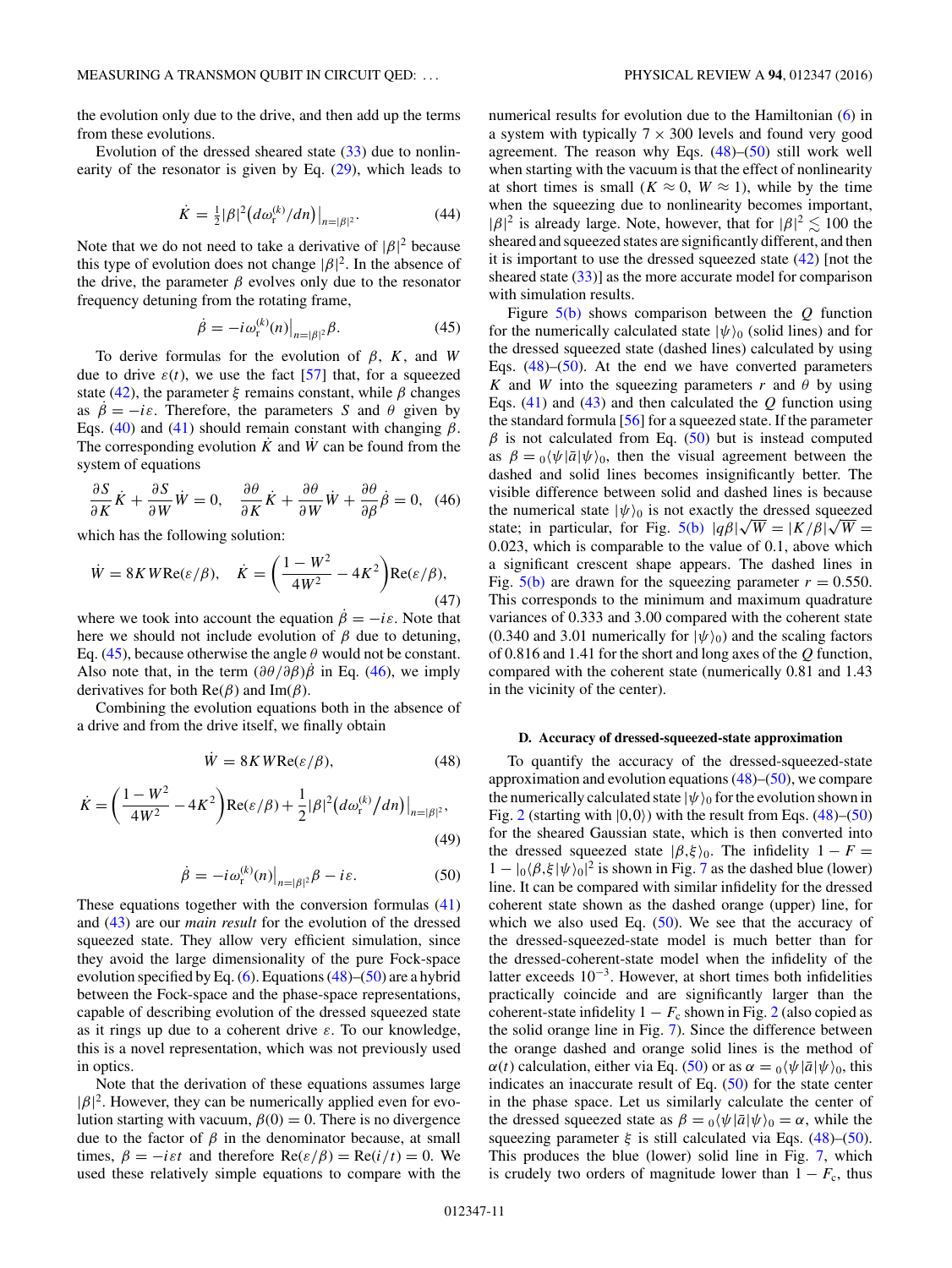<span id="page-11-0"></span>

FIG. 7. Comparison between the dressed-squeezed-state and dressed-coherent-state models within the "correct" eigenladder. Parameters are the same as in Figs. [2](#page-3-0) and [5,](#page-7-0) evolution starts with  $|0,0\rangle$ . Blue (lower) lines show time dependence of the infidelity  $1 - F = 1 - \left| \frac{\partial (\beta, \xi | \psi)_0}{\partial t} \right|^2$  for the dressed squeezed states, orange (upper) lines show infidelity  $1 - |0\rangle\langle\alpha|\psi\rangle\langle 0|^2$  for the dressed coherent states. For solid lines the state centers  $\beta(t)$  and  $\alpha(t)$  are calculated as average values of the operator  $\bar{a}$ . For the dashed lines,  $\beta(t)$  and  $\alpha(t)$  are obtained from Eq.  $(50)$ . For the dotted lines, in Eqs.  $(48)$ – $(50)$  we use correction (51) for the drive amplitude. The dressed squeezed-state model is about two orders of magnitude more accurate than the dressed coherent-state model.

confirming that the dressed-squeezed-state approximation is much better than the dressed-coherent-state approximation.

The reason for the inaccuracy of  $\beta(t)$  [or  $\alpha(t)$ ] calculation is rather simple. For the dashed lines in Fig. 7 we used the bare-basis value for the drive amplitude *ε*, while within an eigenladder it is actually slightly different. By using properly normalized eigenstates for  $n \ll n_c$ , it is easy to obtain the second-order correction in Eq. [\(15\)](#page-4-0):  $a \approx [1 + \frac{1}{2}(g/\Delta)^2 \sigma_z] \bar{a}$  –  $(g/\Delta)\overline{\sigma}$  (see, e.g., Eq. (53) in Ref. [\[28\]](#page-15-0)), which leads to correction of the effective drive amplitude,

$$
\tilde{\varepsilon} \approx \left[1 - \frac{1}{2}(g/\Delta)^2\right] \varepsilon,\tag{51}
$$

within the ground-state eigenladder at  $n \leq n_c$ . Within the excited-state eigenladder the correction will then be  $\tilde{ε} ≈ {1 +}$ excited-state eigenladder the correction will then be  $\varepsilon \approx \frac{1}{2}$  +  $\frac{1}{2}(g/\Delta)^2 - \frac{1}{2}[\sqrt{2}g/(\Delta + \eta)]^2$   $\varepsilon$ . Using the effective drive amplitude  $(51)$  in Eqs.  $(48)$ – $(50)$  instead of  $\varepsilon$  produces dotted lines (instead of dashed lines) in Fig. 7. We see that the dotted lines are quite close to the solid lines; therefore, the simple correction (51) is sufficient for an accurate theory. Even better accuracy can be achieved if we use numerical matrix elements for the effective drive amplitude within the ground-state eigenladder,

$$
\tilde{\varepsilon} = \frac{\overline{\langle n-1,0|a|n,0\rangle}}{\sqrt{n}}\varepsilon,\tag{52}
$$

which now depends on  $n \approx \bar{n}$ . For Fig. 7 this produces a line (not shown), which closely follows the blue solid line for the squeezed-state approximation and a line practically indistinguishable from the orange solid line for the coherentstate approximation.

We emphasize that, in Fig. 7, the infidelity of the dressed-squeezed-state model is  $\leq 10^{-3}$ , while for the dressedcoherent-state model it is only  $\lesssim 10^{-1}$ . Note that we always convert the sheared state  $(33)$  with parameters *K* and *W* into the squeezed state  $(42)$  via Eqs.  $(41)$  and  $(43)$  before comparing

with numerical  $|\psi\rangle_0$ . If this is not done, the infidelity of the sheared Gaussian state in Fig. 7 would be above  $10^{-3}$ at  $t < 100$  ns ( $\bar{n} < 40$ ), reaching  $3 \times 10^{-2}$  for  $\bar{n} < 0.5$  and becoming practically equal to the blue lines only at *t >* 160 ns ( $\bar{n} > 100$ ).

Thus, we have numerically confirmed that the dressedsqueezed-state approximation performs much better than the dressed-coherent-state approximation. Nevertheless, the inaccuracy of the dressed-squeezed-state model still grows in time and may eventually become significant.

## **V. CONCLUSION**

In this paper we analyzed the ring-up of a readout resonator coupled to a transmon qubit. The bare bases of the transmon and resonator hybridize into a joint eigenbasis that is organized into natural eigenladders associated with each nominal transmon state. As was pointed out previously, ringing up the resonator from its ground state using a coherent pump approximately creates a coherent state in this eigenbasis (i.e., a dressed coherent state) that is confined to the eigenladder corresponding to the initial transmon state. We analyzed the deviations from this first approximation and developed a more accurate dynamical model for the ring-up process.

Through numerical simulation, we demonstrated that the ring-up evolution deviates from the dressed-coherent-state model in two important respects. First, the initial transmon population may leak into other ("incorrect") eigenladders that correspond to different initial transmon states. Second, even within the initial ("correct") eigenladder the state may differ from a coherent state. We analyzed both deviations and developed analytical models to quantify the effects.

The stray population that leaks outside the correct eigenladder arises from the mismatch between the coherent pump (in the bare basis) and the hybridized resonator (in the eigenbasis). We found that this mismatch creates interesting dynamics over a relatively short timescale after the pump is applied and were able to describe the resulting damped oscillations between neighboring eigenladders quantitatively. The most important result is that for typical experimental parameters the occupation of incorrect eigenladders remains small ( $\leq 10^{-4}$ ); therefore, this effect should not significantly contribute to the qubit measurement error in present-day experiments. Note, however, that our analysis focuses solely on the population leakage caused by the pump itself during the ring-up process; as such, it neglects other important effects that contribute to the total leakage to incorrect eigenladders in practice, such as qubit energy relaxation, the Purcell effect, interactions with defects, dressed dephasing, and non-RWA effects. Note that Ref. [\[26\]](#page-15-0) extends the analysis presented here to include non-RWA effects, thus explaining an important example of experimentally observed leakage at high photon numbers.

The dynamics of the hybridized resonator state remaining within the correct eigenladder is nontrivial due to the effective resonator nonlinearity induced by the interaction with the transmon. This nonlinearity leads to a significant deviation from the dressed-coherent-state picture—in our numerical simulations the infidelity of the dressed coherent state reaches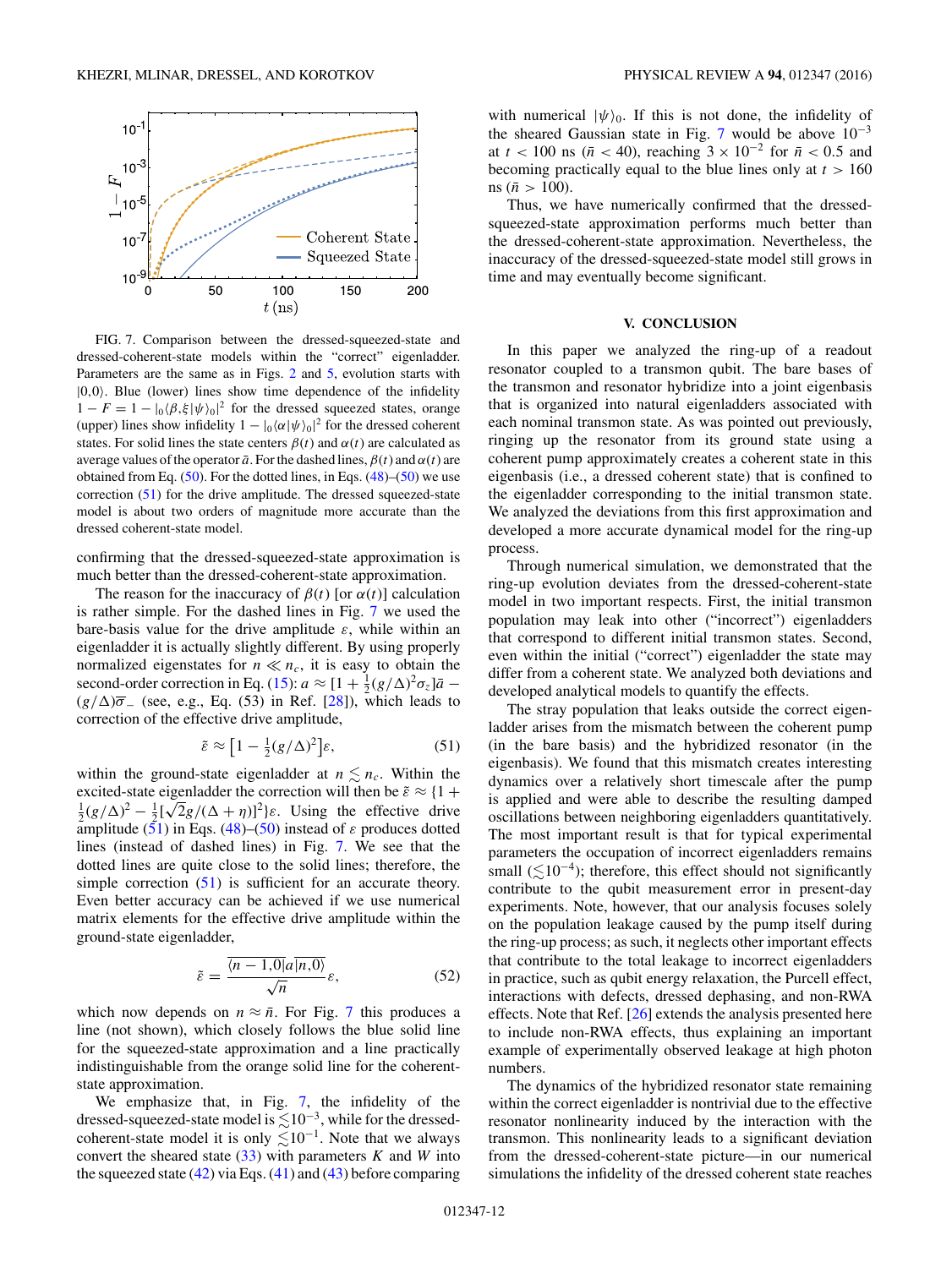<span id="page-12-0"></span> $\sim 10^{-1}$ . The nonlinear evolution shears the phase-space profile of the resonator state, deforming initially circular coherent-state profiles into elliptical and crescent-shaped profiles over time. We showed that, for practical ranges of parameters, these sheared profiles approximate ideal *squeezed states in the eigenbasis* (i.e., dressed squeezed states)—in our simulations the infidelity of the squeezed-state picture reaches  $\sim$ 10<sup>-3</sup>, or roughly two orders of magnitude better than that of a dressed coherent state. Note that the dressed squeezed state is practically unentangled, similar to the dressed coherent state. By using a hybrid phase-Fock-space approach, we derived simple equations of motion [Eqs. [\(48\)](#page-10-0)–[\(50\)](#page-10-0)] for the self-developing squeezing, which naturally generalize the evolution of a coherent state. These equations of motion depend only on the photon-number dependence of the dressed resonator frequency, which may be added phenomenologically from precomputed numerical simulations or measured experimentally.

We emphasize that the self-developing squeezing may significantly affect the qubit measurement error, either decreasing or increasing it, depending on the squeezing axis angle relative to the line passing through the state centers in the phase space for the qubit states  $|0\rangle$  and  $|1\rangle$ . The resonator field for the qubit state  $|0\rangle$  is affected by squeezing much more than for the state  $|1\rangle$  because of much more efficient level repulsion within the ground-state ladder of the Jaynes–Cummings Hamiltonian for the multilevel transmon. Further analysis of this subject is definitely important.

The dressed-squeezed-state model provides an efficient and accurate description of the resonator physics during a sufficiently rapid ring-up process, when the resonator decay may be neglected (as was assumed in this paper). This regime is also physically relevant for at least two known protocols: the catch-disperse-release measurement of a qubit [\[27\]](#page-15-0) and the readout protocol [\[30\]](#page-15-0) based on Josephson photomultipliers. However, in the standard method of transmon measurement, the resonator decay cannot be neglected (except during the ring-up), which will require an extension of our dressedsqueezed-state model. This generalization will be considered in future work.

## **ACKNOWLEDGMENTS**

This research was supported by ARO grants W911NF-15-1-0496 and W911NF-11-1-0268. J.D. also acknowledges partial support by Perimeter Institute for Theoretical Physics. Research at Perimeter Institute is supported by the Government of Canada through Industry Canada and by the Province of Ontario through the Ministry of Economic Development & Innovation.

## **APPENDIX: VANISHING ENTANGLEMENT IN DRESSED COHERENT AND SQUEEZED STATES**

In this Appendix we show that dressed coherent states and dressed squeezed states are practically unentangled for large average numbers of photons,  $\bar{n}$ . For a dressed coherent state we can anticipate this result because coherent states with large  $\bar{n}$  are practically classical. Thus, the transmon is essentially driven by a classical field and should therefore produce an unentangled state. However, this result is rather paradoxical because the dressed coherent state  $(10)$  is constructed out of highly entangled eigenstates of the transmon-resonator system, so significant entanglement could be naively expected. The derivation below resolves this paradox. A similar result also applies to a dressed squeezed state.

Let us consider a general dressed state

$$
|\psi\rangle = \sum_{n} c_{n} \overline{|n,k\rangle},
$$
 (A1)

where  $\overline{|n,k\rangle}$  are the eigenstates of the transmon-resonator system for the transmon nominally in the state  $|k\rangle_{q}$ , and the coefficients  $c_n$  describe the nominal resonator state  $\sum_n c_n |n\rangle$ coefficients  $c_n$  describe the nominal resonator state  $\sum_n c_n |n\rangle_r$ ,<br> $\sum_n |c_n|^2 = 1$ . Our first goal is to derive a condition for which this dressed state can be approximately represented as a direct product of the resonator state  $\sum_{n} c_n |n\rangle_r$  and some transmon state (which will be generally different from the nominal state  $|k\rangle_{q}$ ).

The eigenstate  $\overline{|n,k\rangle}$  can be expanded in the bare basis (within the RWA strip) as

$$
\overline{|n,k\rangle} = \sum_{l} d_l^{(n,k)} |n-l,k+l\rangle, \tag{A2}
$$

where the summation involves a few transmon levels,  $-k \leq$  $l \leq k_{\text{max}} - k$ ,  $k < k_{\text{max}} \simeq 7$ . The coefficients  $d_l^{(n,k)}$  depend on *n* because the coupling [\(4\)](#page-2-0) between neighboring bare levels  $|n - l, k + l\rangle$  and  $|n - l - 1, k + l + 1\rangle$  is proportional tevels  $|n - l, k + l\rangle$  and  $|n - l - 1, k + l + 1\rangle$  is proportional<br>to  $\sqrt{n - l}$ . However, this dependence can be neglected,  $\sqrt{n-l} \approx \sqrt{\bar{n}-l}$  if

$$
\sigma_n \ll \bar{n}, \quad k_{\text{max}} \ll \bar{n}, \tag{A3}
$$

where by the standard deviation  $\sigma_n$  we characterize the spread of  $n$  in the state  $(A1)$ . In this case we can use approximation with *n*-independent coefficients  $d_l^{(k)}$  (which may still depend on  $\bar{n}$ ),

$$
\overline{|n,k\rangle} \approx \sum_{l} d_{l}^{(k)} |n-l,k+l\rangle. \tag{A4}
$$

Substituting Eq.  $(A4)$  into Eq.  $(A1)$ , shifting the indices, *n* −  $l \rightarrow n$ , and changing the order of summation, we obtain

$$
|\psi\rangle \approx \sum_{l} d_{l}^{(k)} \sum_{n} c_{n+l} |n, k+l\rangle
$$

$$
= \sum_{l} d_{l}^{(k)} |k+l\rangle_{q} |\phi_{l}\rangle, \tag{A5}
$$

$$
|\phi_l\rangle = \sum_n c_{n+l} |n\rangle_r,\tag{A6}
$$

where  $|k + l\rangle_q$  is the transmon level and  $|\phi_l\rangle$  is the resonator state, which depends on the transmon index *l*. Note that  $|\phi_l\rangle$ are (practically) normalized, since the coefficients  $c_{n+1}$  are the same as in the normalized state  $(A1)$  and the shift of indices by  $l$  is not important when the condition  $(A3)$  is satisfied.

The dependence of  $|\phi_l\rangle$  on the transmon index *l* indicates the entanglement between the transmon and resonator. If  $|\phi_l\rangle$ were not dependent on *l*, then  $|\psi\rangle$  in Eq. (A5) is an (unentangled) direct product of the transmon and resonator states. Moreover, any *l*-dependent phase factor,  $|\phi_l\rangle = e^{i\varphi_l}|\phi_0\rangle$ , may be absorbed into the transmon state, still yielding a direct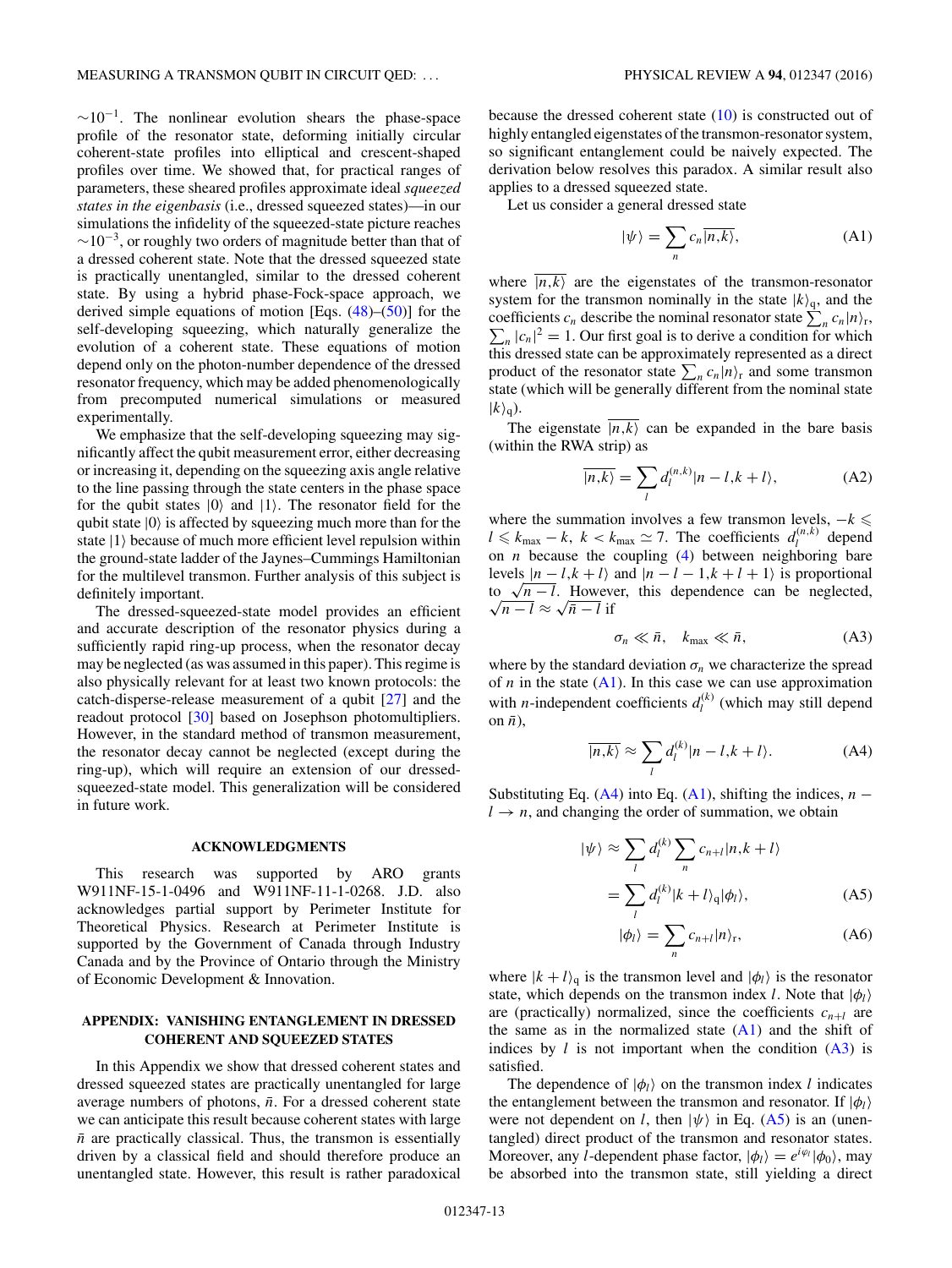<span id="page-13-0"></span>product. This gives us a *condition* for the approximate absence of entanglement:  $|\langle \phi_0 | \phi_1 \rangle| \approx 1$  for all transmon indices *l*.

Thus, we have shown that, if

$$
\left| \sum_{n} c_{n}^{*} c_{n+l} \right| \approx 1 \tag{A7}
$$

for any *l* within the relevant range,  $|l| \le k_{\text{max}} \approx 7$ , then the dressed state [\(A1\)](#page-12-0) is approximately a direct product,

$$
\sum_{n} c_{n} \overline{|n,k\rangle} \approx \sum_{n} c_{n} |n\rangle_{r} \otimes \sum_{l} e^{i\varphi_{l}} d_{l}^{(k)} |k+l\rangle_{q}, \qquad (A8)
$$

where  $\varphi_l = \arg(\sum_n c_n^* c_{n+l})$  and  $d_l^{(k)}$  are the coefficients in the eigenstate [\(A4\)](#page-12-0).

Now let us show that the condition  $(A7)$  is satisfied for a *dressed coherent state*  $|\alpha\rangle_k$  given by Eq. [\(10\)](#page-3-0). Since in this *case c<sub>n</sub>* = exp( $-|\alpha|^2/2$ ) $\alpha^n/\sqrt{n!}$ , we find

$$
\sum_{n} c_{n}^{*} c_{n+l} = \sum_{n} e^{-|\alpha|^{2}} \frac{|\alpha|^{2n}}{n!} \frac{|\alpha|^{l} e^{i \arg(\alpha)}}{\sqrt{(n+1)(n+2)\cdots(n+l)}}
$$

$$
\approx e^{i\varphi_{l}}, \quad \varphi_{l} = l \arg(\alpha), \tag{A9}
$$

where we approximated  $\sqrt{(n+1)(n+2)\cdots(n+l)} \approx n^{l/2} \approx$  $|\alpha|^l$ . This approximation requires  $|\alpha|^2 \gg l^2$ . Thus, the dressed coherent state  $|\alpha\rangle_k$  is practically unentangled if  $|\alpha|^2 \gg k_{\text{max}}^2$ .

The solid lines in Fig.  $8(a)$  show the inaccuracy of the directproduct approximation (A8) for the dressed coherent state  $|\alpha\rangle_0$ as a function of  $|\alpha|^2$  for the following typical parameters:  $(\omega_{\rm r} - \omega_{\rm q})/2\pi = 1$  GHz,  $\eta/2\pi = 200$  MHz, and  $g/2\pi = 100$ MHz (lower blue line,  $n_c = 25$ ) or  $g/2\pi = 141.4$  MHz (upper orange line,  $n_c = 12.5$ ). As a measure of inaccuracy we use  $1 - |\langle \psi_{dp} | \alpha \rangle_0|^2$ , where the direct-product state  $|\psi_{dp}\rangle$  is given by Eq. (A8). Note that, for small  $\alpha$ , we average coefficients  $d_l^{(n,k)}$  in Eq. [\(A2\)](#page-12-0) to obtain  $d_l^{(k)}$ . We see that the solid lines in Fig. 8(a) significantly increases with  $\bar{n} \approx |\alpha|^2$  until  $\bar{n}$  becomes much larger than  $n_c$ . This behavior is due to a competition between the continuously increasing entanglement of eigenstates [\(A2\)](#page-12-0) and the decrease of entanglement due to the increasingly satisfied condition  $(A7)$ . However, we see that even at large  $\bar{n}$ , the dressed coherent state  $|\alpha\rangle_0$  is very close to the direct-product state  $(A8)$ . For comparison, we show with blue and orange dots the much larger inaccuracy when we try to approximate the corresponding eigenstates  $\overline{|n,0\rangle}$ (i.e., the dressed Fock states) with similar direct-product wave functions. It is easy to prove that the best such approximation is the bare state with the largest coefficient in the expansion  $(A2)$ ; the visible kinks in Fig.  $8(a)$  are due to the change of this best bare state. Figure  $8(b)$  is similar to Fig.  $8(a)$ , except that it shows the entanglement of formation [\[58\]](#page-16-0) (equal to the entropy of entanglement for pure states) for the same dressed coherent states  $|\alpha\rangle_0$  and dressed Fock states  $\overline{|n,0\rangle}$ . With this measure we again confirm that the dressed coherent states are practically unentangled, in contrast to the strongly entangled dressed Fock states [note an overall similarity between Figs.  $8(a)$  and  $8(b)$ ].

Even though a dressed coherent state is practically unentangled, there is a strong classical correlation between the resonator and transmon dynamics. This can be seen by adding explicit time dependence into Eq. (A8), thus going from the rotating frame into the laboratory frame. Replacing



FIG. 8. (a) Solid lines: infidelity  $1 - |\langle \psi_{dp} | \alpha \rangle_0|^2$  of approximating the dressed coherent state  $|\alpha\rangle_0$  with a direct-product state  $|\psi_{dp}\rangle$ given by Eq. (A8), as a function of  $|\alpha|^2$ . For comparison, the dots show similar infidelity for the eigenstates  $|n,0\rangle$ , i.e., dressed Fock states, as a function of *n* (axes of *n* and  $|\alpha|^2$  coincide). We assume  $(\omega_r - \omega_q)/2\pi = 1$  GHz,  $\eta/2\pi = 200$  MHz, and  $g/2\pi = 100$  MHz (lower blue line and dots,  $n_c = 25$ ) or  $g/2\pi = 141.4$  MHz (upper orange line and dots,  $n_c = 12.5$ ). (b) Entanglement of formation  $E_F$ (coinciding with entropy of entanglement) for the dressed coherent states  $|\alpha\rangle_0$  (lines) and dressed Fock states (dots) with the same parameters as in (a).

coefficients  $c_n$  for the coherent state with  $c_n(t) = e^{-in\omega_0 t} c_n(0)$ (the remaining factor  $e^{-iE(k,\bar{n})t}$  is an overall phase and therefore not important), we find  $\alpha(t) = e^{-i\omega_t t} \alpha(0)$ . As a result,  $\phi_l =$ *l* arg[ $\alpha$ (0)] − *lω*<sup>t</sup>, and therefore the dressed coherent state evolves in time as

$$
|\alpha\rangle_{k} = |e^{-i\omega_{r}t}\alpha(0)\rangle_{r} \otimes \sum_{l} e^{-il\omega_{r}t} e^{il\arg[\alpha(0)]} d_{l}^{(k)}|k+l\rangle_{q}.
$$
\n(A10)

We see that both resonator and transmon states are evolving with the period  $2\pi/\omega_r$  in a phase-synchronized way; the resonator-state evolution is a simple oscillation, but the transmon evolution within the period is quite nontrivial. This is exactly what we would expect classically for a nonlinear oscillator that is harmonically driven with frequency *ω*r. We have performed numerical simulations for the transmon state evolution in Eq.  $(A10)$  using the *x* representation (where *x* in this case is the superconducting phase difference) and confirmed such nontrivial evolution within one period of oscillations when  $\bar{n}$  is significantly larger than  $n_c$ .

To check the direct-product condition (A7) for a *dressed squeezed state*, let us use its approximate sheared Gaussian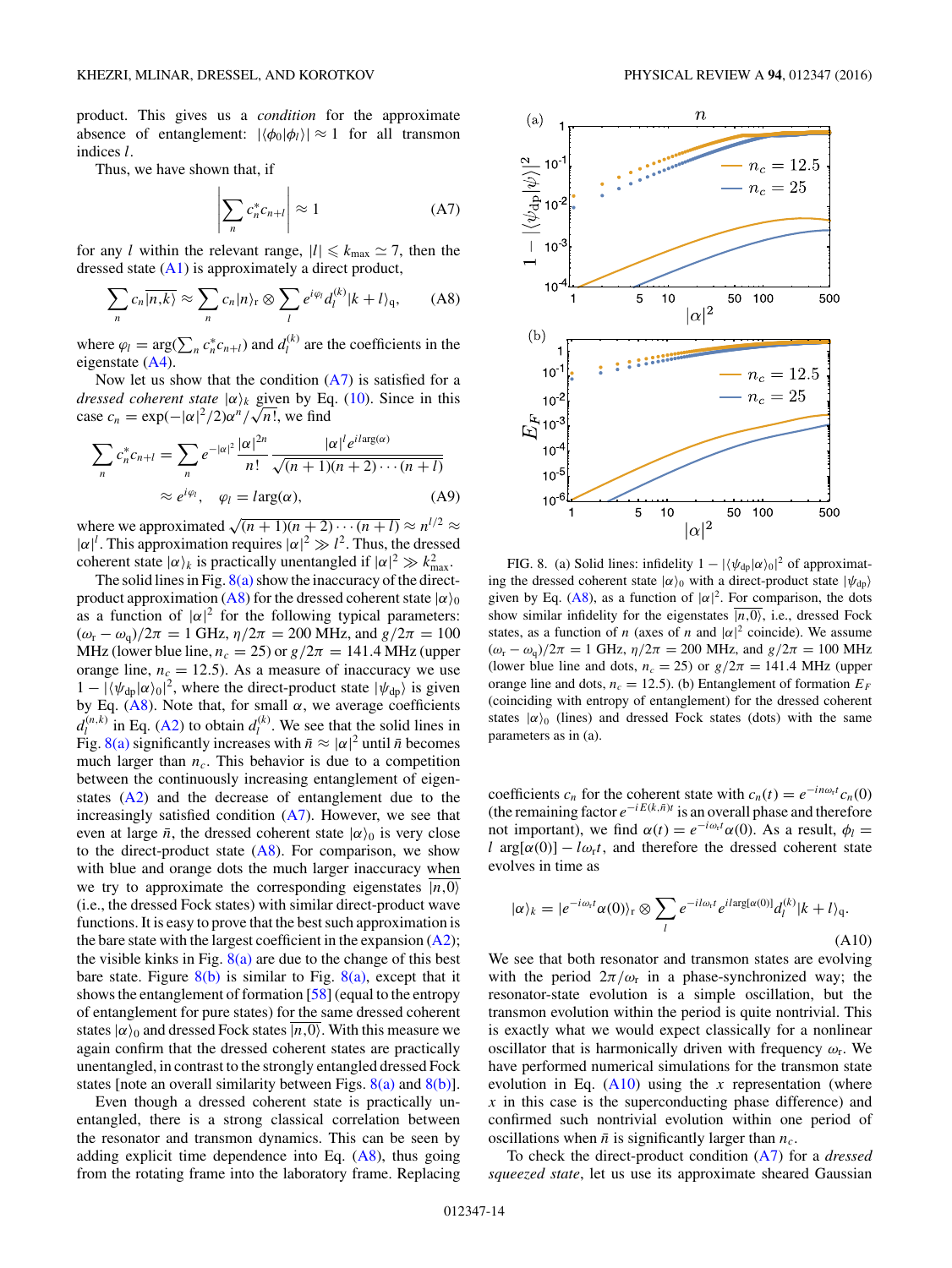<span id="page-14-0"></span>representation in Eq.  $(33)$ . Then we find

$$
\sum_{n} c_{n}^{*} c_{n+l} \approx e^{il \arg(\beta)} \bigg[ 1 - \frac{l^{2}}{2W\bar{n}} - \frac{2K^{2}W}{\bar{n}}l^{2} \bigg], \qquad (A11)
$$

assuming large  $\bar{n} = |\beta|^2$ . We see that the condition [\(A7\)](#page-13-0) is satisfied if

$$
\bar{n} \gg k_{\text{max}}^2 \max\left(1/2W, 2K^2W\right). \tag{A12}
$$

- [1] A. Blais, R.-S. Huang, A. Wallraff, S. M. Girvin, and R. J. Schoelkopf, Cavity quantum electrodynamics for superconducting electrical circuits: An architecture for quantum computation, [Phys. Rev. A](http://dx.doi.org/10.1103/PhysRevA.69.062320) **[69](http://dx.doi.org/10.1103/PhysRevA.69.062320)**, [062320](http://dx.doi.org/10.1103/PhysRevA.69.062320) [\(2004\)](http://dx.doi.org/10.1103/PhysRevA.69.062320).
- [2] A. Wallraff, D. I. Schuster, A. Blais, L. Frunzio, R.-S. Huang, J. Majer, S. Kumar, S. M. Girvin, and R. J. Schoelkopf, Strong coupling of a single photon to a superconducting qubit using circuit quantum electrodynamics, [Nature \(London\)](http://dx.doi.org/10.1038/nature02851) **[431](http://dx.doi.org/10.1038/nature02851)**, [162](http://dx.doi.org/10.1038/nature02851) [\(2004\)](http://dx.doi.org/10.1038/nature02851).
- [3] J. Koch, T. M. Yu, J. Gambetta, A. A. Houck, D. I. Schuster, J. Majer, A. Blais, M. H. Devoret, S. M. Girvin, and R. J. Schoelkopf, Charge-insensitive qubit design derived from the Cooper pair box, [Phys. Rev. A](http://dx.doi.org/10.1103/PhysRevA.76.042319) **[76](http://dx.doi.org/10.1103/PhysRevA.76.042319)**, [042319](http://dx.doi.org/10.1103/PhysRevA.76.042319) [\(2007\)](http://dx.doi.org/10.1103/PhysRevA.76.042319).
- [4] J. A. Schreier, A. A. Houck, J. Koch, D. I. Schuster, B. R. Johnson, J. M. Chow, J. M. Gambetta, J. Majer, L. Frunzio, M. H. Devoret, S. M. Girvin, and R. J. Schoelkopf, Suppressing charge [noise decoherence in superconducting charge qubits,](http://dx.doi.org/10.1103/PhysRevB.77.180502) Phys. Rev. B **[77](http://dx.doi.org/10.1103/PhysRevB.77.180502)**, [180502](http://dx.doi.org/10.1103/PhysRevB.77.180502) [\(2008\)](http://dx.doi.org/10.1103/PhysRevB.77.180502).
- [5] H. Paik, D. I. Schuster, L. S. Bishop, G. Kirchmair, G. Catelani, A. P. Sears, B. R. Johnson, M. J. Reagor, L. Frunzio, L. I. Glazman, S. M. Girvin, M. H. Devoret, and R. J. Schoelkopf, Observation of High Coherence in Josephson Junction Qubits Measured in a Three-Dimensional Circuit QED Architecture, [Phys. Rev. Lett.](http://dx.doi.org/10.1103/PhysRevLett.107.240501) **[107](http://dx.doi.org/10.1103/PhysRevLett.107.240501)**, [240501](http://dx.doi.org/10.1103/PhysRevLett.107.240501) [\(2011\)](http://dx.doi.org/10.1103/PhysRevLett.107.240501).
- [6] R. Barends, J. Kelly, A. Megrant, D. Sank, E. Jeffrey, Y. Chen, Y. Yin, B. Chiaro, J. Mutus, C. Neill, P. O'Malley, P. Roushan, J. Wenner, T. C. White, A. N. Cleland, and J. M. Martinis, Coherent Josephson Qubit Suitable for Scalable Quantum Integrated Circuits, [Phys. Rev. Lett.](http://dx.doi.org/10.1103/PhysRevLett.111.080502) **[111](http://dx.doi.org/10.1103/PhysRevLett.111.080502)**, [080502](http://dx.doi.org/10.1103/PhysRevLett.111.080502) [\(2013\)](http://dx.doi.org/10.1103/PhysRevLett.111.080502).
- [7] G. de Lange, B. van Heck, A. Bruno, D. J. van Woerkom, A. Geresdi, S. R. Plissard, E. P. A. M. Bakkers, A. R. Akhmerov, and L. DiCarlo, Realization of Microwave Quantum Circuits using Hybrid Superconducting-Semiconducting Nanowire Josephson Elements, [Phys. Rev. Lett.](http://dx.doi.org/10.1103/PhysRevLett.115.127002) **[115](http://dx.doi.org/10.1103/PhysRevLett.115.127002)**, [127002](http://dx.doi.org/10.1103/PhysRevLett.115.127002) [\(2015\)](http://dx.doi.org/10.1103/PhysRevLett.115.127002).
- [8] T. W. Larsen, K. D. Petersson, F. Kuemmeth, T. S. Jespersen, P. Krogstrup, J. Nygård, and C. M. Marcus, Semiconductor-Nanowire-Based Superconducting Qubit, [Phys. Rev. Lett.](http://dx.doi.org/10.1103/PhysRevLett.115.127001) **[115](http://dx.doi.org/10.1103/PhysRevLett.115.127001)**, [127001](http://dx.doi.org/10.1103/PhysRevLett.115.127001) [\(2015\)](http://dx.doi.org/10.1103/PhysRevLett.115.127001).
- [9] K. W. Murch, S. J. Weber, C. Macklin, and I. Siddiqi, Observing single quantum trajectories of a superconducting quantum bit, [Nature \(London\)](http://dx.doi.org/10.1038/nature12539) **[502](http://dx.doi.org/10.1038/nature12539)**, [211](http://dx.doi.org/10.1038/nature12539) [\(2013\)](http://dx.doi.org/10.1038/nature12539).
- [10] J. M. Chow, J. M. Gambetta, A. D. Córcoles, S. T. Merkel, J. A. Smolin, C. Rigetti, S. Poletto, G. A. Keefe, M. B. Rothwell, J. R. Rozen, M. B. Ketchen, and M. Steffen, Universal Quantum Gate Set Approaching Fault-Tolerant Thresholds with Superconducting Qubits, [Phys. Rev. Lett.](http://dx.doi.org/10.1103/PhysRevLett.109.060501) **[109](http://dx.doi.org/10.1103/PhysRevLett.109.060501)**, [060501](http://dx.doi.org/10.1103/PhysRevLett.109.060501) [\(2012\)](http://dx.doi.org/10.1103/PhysRevLett.109.060501).

In this case the dressed squeezed state is practically unentangled. For the dressed coherent state ( $W = 1$ ,  $K = 0$ ) this inequality reduces to  $\bar{n} \gg k_{\text{max}}^2$ , as expected.

Note that, in the case where the dressed sheared state is practically unentangled, the phase  $\varphi_l = l \arg(\beta)$  in Eq. [\(A8\)](#page-13-0) is still the same as for the dressed coherent state (except for the notation change,  $\alpha \rightarrow \beta$ ). Therefore, the transmon state and its evolution within the period of  $\omega_r$  is still the same as for the dressed coherent state with  $\alpha = \beta$ . In other words, for sufficiently large  $\bar{n}$  there is no difference for the transmon if it is driven by a coherent or a squeezed field from the resonator.

- [11] R. Barends, J. Kelly, A. Megrant, A. Veitia, D. Sank, E. Jeffrey, T. C. White, J. Mutus, A. G. Fowler, B. Campbell, Y. Chen, Z. Chen, B. Chiaro, A. Dunsworth, C. Neil, P. O'Malley, P. Roushan, A. Vainsencher, J. Wenner, A. N. Korotkov, A. N. Cleland, and J. M. Martinis, Superconducting quantum circuits at the surface code threshold for fault tolerance, [Nature \(London\)](http://dx.doi.org/10.1038/nature13171) **[508](http://dx.doi.org/10.1038/nature13171)**, [500](http://dx.doi.org/10.1038/nature13171) [\(2014\)](http://dx.doi.org/10.1038/nature13171).
- [12] J. M. Chow, J. M. Gambetta, E. Magesan, D. W. Abraham, A. W. Cross, B. R. Johnson, N. A. Masluk, C. A. Ryan, J. A. Smolin, S. J. Srinivasan, and M. Steffen, Implementing a strand of a scalable fault-tolerant quantum computing fabric, [Nat. Commun.](http://dx.doi.org/10.1038/ncomms5015) **[5](http://dx.doi.org/10.1038/ncomms5015)**, [4015](http://dx.doi.org/10.1038/ncomms5015) [\(2014\)](http://dx.doi.org/10.1038/ncomms5015).
- [13] R. Vijay, D. H. Slichter, and I. Siddiqi, Observation of Quantum Jumps in a Superconducting Artificial Atom, [Phys. Rev. Lett.](http://dx.doi.org/10.1103/PhysRevLett.106.110502) **[106](http://dx.doi.org/10.1103/PhysRevLett.106.110502)**, [110502](http://dx.doi.org/10.1103/PhysRevLett.106.110502) [\(2011\)](http://dx.doi.org/10.1103/PhysRevLett.106.110502).
- [14] D. Ristè, J. G. van Leeuwen, H.-S. Ku, K. W. Lehnert, and L. DiCarlo, Initialization by Measurement of a Superconducting Quantum Bit Circuit, [Phys. Rev. Lett.](http://dx.doi.org/10.1103/PhysRevLett.109.050507) **[109](http://dx.doi.org/10.1103/PhysRevLett.109.050507)**, [050507](http://dx.doi.org/10.1103/PhysRevLett.109.050507) [\(2012\)](http://dx.doi.org/10.1103/PhysRevLett.109.050507).
- [15] E. Jeffrey, D. Sank, J. Y. Mutus, T. C. White, J. Kelly, R. Barends, Y. Chen, Z. Chen, B. Chiaro, A. Dunsworth, A. Megrant, P. J. J. O'Malley, C. Neill, P. Roushan, A. Vainsencher, J. Wenner, A. N. Cleland, and J. M. Martinis, Fast Accurate State Measurement with Superconducting Qubits, [Phys. Rev. Lett.](http://dx.doi.org/10.1103/PhysRevLett.112.190504) **[112](http://dx.doi.org/10.1103/PhysRevLett.112.190504)**, [190504](http://dx.doi.org/10.1103/PhysRevLett.112.190504) [\(2014\)](http://dx.doi.org/10.1103/PhysRevLett.112.190504).
- [16] M. D. Reed, L. DiCarlo, S. E. Nigg, L. Sun, L. Frunzio, S. M. Girvin, and R. J. Schoelkopf, Realization of three-qubit quantum error correction with superconducting circuits, [Nature \(London\)](http://dx.doi.org/10.1038/nature10786) **[482](http://dx.doi.org/10.1038/nature10786)**, [382](http://dx.doi.org/10.1038/nature10786) [\(2012\)](http://dx.doi.org/10.1038/nature10786).
- [17] J. Kelly, R. Barends, A. G. Fowler, A. Megrant, E. Jeffrey, T. C. White, D. Sank, J. Y. Mutus, B. Campbell, Yu Chen, Z. Chen, B. Chiaro, A. Dunsworth, I. C. Hoi, C. Neill, P. J. J. O'Malley, C. Quintana, P. Roushan, A. Vainsencher, J. Wenner, A. N. Cleland, and J. M. Martinis, State preservation by repetitive [error detection in a superconducting quantum circuit,](http://dx.doi.org/10.1038/nature14270) Nature (London) **[519](http://dx.doi.org/10.1038/nature14270)**, [66](http://dx.doi.org/10.1038/nature14270) [\(2015\)](http://dx.doi.org/10.1038/nature14270).
- [18] A. D. Córcoles, E. Magesan, S. J. Srinivasan, A. W. Cross, M. Steffen, J. M. Gambetta, and J. M. Chow, Demonstration of a quantum error detection code using a square lattice of four superconducting qubits, [Nat. Commun.](http://dx.doi.org/10.1038/ncomms7979) **[6](http://dx.doi.org/10.1038/ncomms7979)**, [6979](http://dx.doi.org/10.1038/ncomms7979) [\(2015\)](http://dx.doi.org/10.1038/ncomms7979).
- [19] D. Ristè, S. Poletto, M.-Z. Huang, A. Bruno, V. Vesterinen, O.-P. Saira, and L. DiCarlo, Detecting bit-flip errors in a logical qubit using stabilizer measurements, [Nat. Commun.](http://dx.doi.org/10.1038/ncomms7983) **[6](http://dx.doi.org/10.1038/ncomms7983)**, [6983](http://dx.doi.org/10.1038/ncomms7983) [\(2015\)](http://dx.doi.org/10.1038/ncomms7983).
- [20] J. Gambetta, A. Blais, D. I. Schuster, A. Wallraff, L. Frunzio, J. Majer, M. H. Devoret, S. M. Girvin, and R. J. Schoelkopf,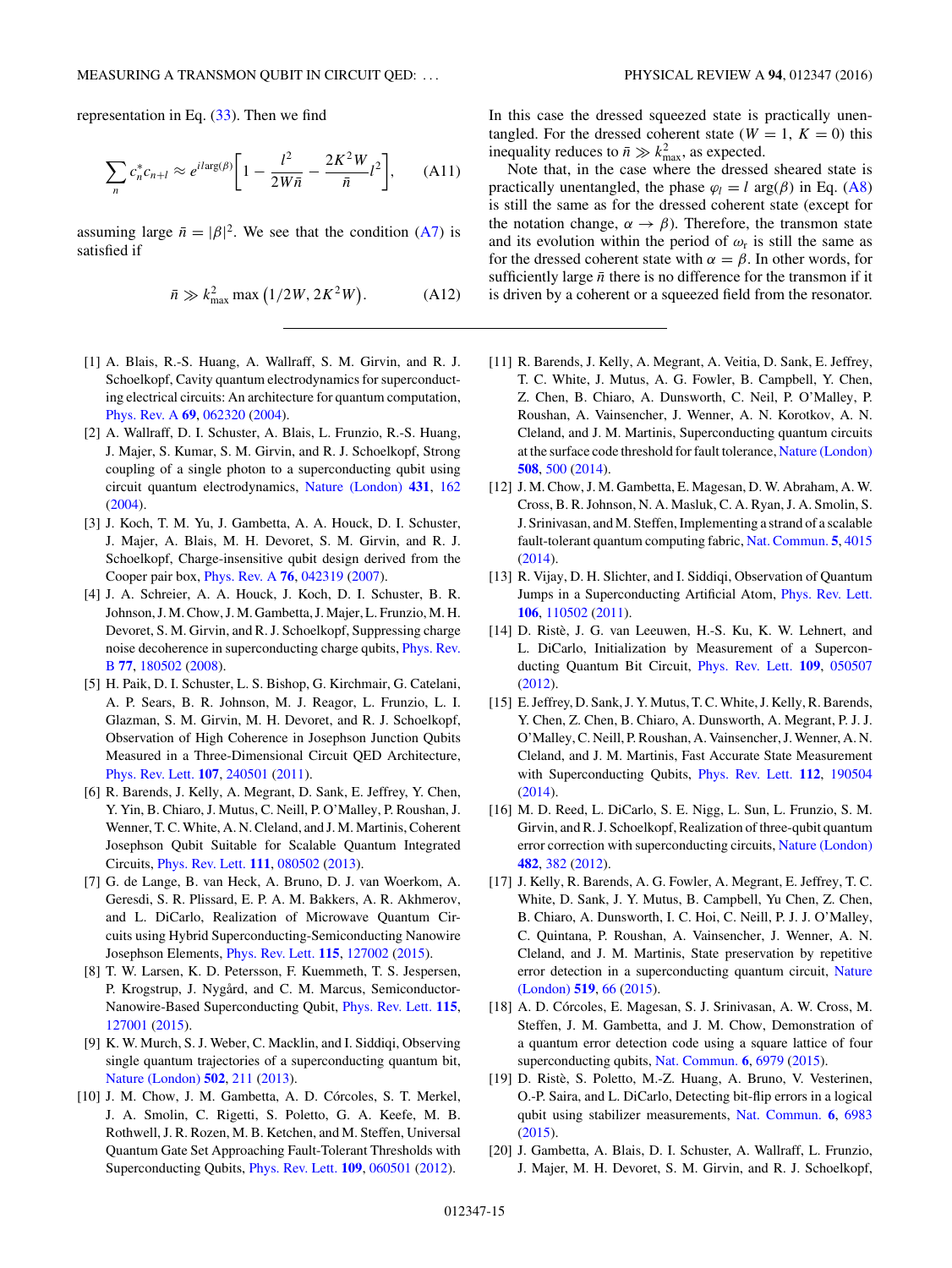<span id="page-15-0"></span>Qubit-photon interactions in a cavity: Measurement-induced dephasing and number splitting, [Phys. Rev. A](http://dx.doi.org/10.1103/PhysRevA.74.042318) **[74](http://dx.doi.org/10.1103/PhysRevA.74.042318)**, [042318](http://dx.doi.org/10.1103/PhysRevA.74.042318) [\(2006\)](http://dx.doi.org/10.1103/PhysRevA.74.042318).

- [21] V. Braginsky and F. Khalili, *Quantum Measurement* (Cambridge University Press, Cambridge, 1995).
- [22] M. Boissonneault, J. M. Gambetta, and A. Blais, Nonlinear dispersive regime of cavity qed: The dressed dephasing model, [Phys. Rev. A](http://dx.doi.org/10.1103/PhysRevA.77.060305) **[77](http://dx.doi.org/10.1103/PhysRevA.77.060305)**, [060305](http://dx.doi.org/10.1103/PhysRevA.77.060305) [\(2008\)](http://dx.doi.org/10.1103/PhysRevA.77.060305).
- [23] M. Boissonneault, J. M. Gambetta, and A. Blais, Improved Superconducting Qubit Readout by Qubit-Induced Nonlinearities, [Phys. Rev. Lett.](http://dx.doi.org/10.1103/PhysRevLett.105.100504) **[105](http://dx.doi.org/10.1103/PhysRevLett.105.100504)**, [100504](http://dx.doi.org/10.1103/PhysRevLett.105.100504) [\(2010\)](http://dx.doi.org/10.1103/PhysRevLett.105.100504).
- [24] D. H. Slichter, C. Müller, R. Vijay, S. J. Weber, A. Blais, and I. Siddiqi, Quantum Zeno effect in the strong measurement regime of circuit quantum electrodynamics, [New J. Phys.](http://dx.doi.org/10.1088/1367-2630/18/5/053031) **[18](http://dx.doi.org/10.1088/1367-2630/18/5/053031)**, [053031](http://dx.doi.org/10.1088/1367-2630/18/5/053031) [\(2016\)](http://dx.doi.org/10.1088/1367-2630/18/5/053031).
- [25] C. C. Bultink, M. A. Rol, T. E. O'Brien, X. Fu, B. C. S. Dikken, R. Vermeulen, J. C. de Sterke, A. Bruno, R. N. Schouten, and L. DiCarlo, Active resonator reset in the nonlinear dispersive regime of circuit QED, [arXiv:1604.00916.](http://arxiv.org/abs/arXiv:1604.00916)
- [26] D. Sank, Z. Chen, M. Khezri, R. Barends, Y. Chen, A. Fowler, R. Graff, E. Jeffrey, J. Kelly, E. Lucero, M. Anthony, J. Mutus, P. Roushan, T. White, M. Neeley, C. Brooks, B. Chiaro, A. Dunsworth, C. Neill, P. O'Malley, C. Quintana, A. Vainsencher, J. Wenner, A. N. Korotkov, and J. M. Martinis, Measurementinduced state transitions in a superconducting qubit: Beyond the rotating wave approximation, [arXiv:1606.05721.](http://arxiv.org/abs/arXiv:1606.05721)
- [27] E. A. Sete, A. Galiautdinov, E. Mlinar, J. M. Martinis, and A. N. Korotkov, Catch-Disperse-Release Readout for Superconducting Qubits, [Phys. Rev. Lett.](http://dx.doi.org/10.1103/PhysRevLett.110.210501) **[110](http://dx.doi.org/10.1103/PhysRevLett.110.210501)**, [210501](http://dx.doi.org/10.1103/PhysRevLett.110.210501) [\(2013\)](http://dx.doi.org/10.1103/PhysRevLett.110.210501).
- [28] E. A. Sete, J. M. Gambetta, and A. N. Korotkov, Purcell effect with microwave drive: Suppression of qubit relaxation rate, [Phys. Rev. B](http://dx.doi.org/10.1103/PhysRevB.89.104516) **[89](http://dx.doi.org/10.1103/PhysRevB.89.104516)**, [104516](http://dx.doi.org/10.1103/PhysRevB.89.104516) [\(2014\)](http://dx.doi.org/10.1103/PhysRevB.89.104516).
- [29] L. C. G. Govia and F. K. Wilhelm, Entanglement generated by [the dispersive interaction: The dressed coherent state,](http://dx.doi.org/10.1103/PhysRevA.93.012316) Phys. Rev. A **[93](http://dx.doi.org/10.1103/PhysRevA.93.012316)**, [012316](http://dx.doi.org/10.1103/PhysRevA.93.012316) [\(2016\)](http://dx.doi.org/10.1103/PhysRevA.93.012316).
- [30] L. C. G. Govia, E. J. Pritchett, C. Xu, B. L. T. Plourde, M. G. Vavilov, F. K. Wilhelm, and R. McDermott, High-fidelity qubit measurement with a microwave-photon counter, [Phys. Rev. A](http://dx.doi.org/10.1103/PhysRevA.90.062307) **[90](http://dx.doi.org/10.1103/PhysRevA.90.062307)**, [062307](http://dx.doi.org/10.1103/PhysRevA.90.062307) [\(2014\)](http://dx.doi.org/10.1103/PhysRevA.90.062307).
- [31] Y.-F. Chen, D. Hover, S. Sendelbach, L. Maurer, S. T. Merkel, E. J. Pritchett, F. K. Wilhelm, and R. McDermott, Microwave Photon Counter Based on Josephson Junctions, [Phys. Rev. Lett.](http://dx.doi.org/10.1103/PhysRevLett.107.217401) **[107](http://dx.doi.org/10.1103/PhysRevLett.107.217401)**, [217401](http://dx.doi.org/10.1103/PhysRevLett.107.217401) [\(2011\)](http://dx.doi.org/10.1103/PhysRevLett.107.217401).
- [32] D. Esteve, M. H. Devoret, and J. M. Martinis, Effect of an arbitrary dissipative circuit on the quantum energy levels and tunneling of a Josephson junction, [Phys. Rev. B](http://dx.doi.org/10.1103/PhysRevB.34.158) **[34](http://dx.doi.org/10.1103/PhysRevB.34.158)**, [158](http://dx.doi.org/10.1103/PhysRevB.34.158) [\(1986\)](http://dx.doi.org/10.1103/PhysRevB.34.158).
- [33] A. A. Houck, J. A. Schreier, B. R. Johnson, J. M. Chow, J. Koch, J. M. Gambetta, D. I. Schuster, L. Frunzio, M. H. Devoret, S. M. Girvin, and R. J. Schoelkopf, Controlling the Spontaneous [Emission of a Superconducting Transmon Qubit,](http://dx.doi.org/10.1103/PhysRevLett.101.080502) Phys. Rev. Lett. **[101](http://dx.doi.org/10.1103/PhysRevLett.101.080502)**, [080502](http://dx.doi.org/10.1103/PhysRevLett.101.080502) [\(2008\)](http://dx.doi.org/10.1103/PhysRevLett.101.080502).
- [34] M. D. Reed, B. R. Johnson, A. A. Houck, L. DiCarlo, J. M. Chow, D. I. Schuster, L. Frunzio, and R. J. Schoelkopf, Fast reset and suppressing spontaneous emission of a superconducting qubit, [Appl. Phys. Lett.](http://dx.doi.org/10.1063/1.3435463) **[96](http://dx.doi.org/10.1063/1.3435463)**, [203110](http://dx.doi.org/10.1063/1.3435463) [\(2010\)](http://dx.doi.org/10.1063/1.3435463).
- [35] E. A. Sete, J. M. Martinis, and A. N. Korotkov, Quantum theory of a bandpass Purcell filter for qubit readout, [Phys. Rev. A](http://dx.doi.org/10.1103/PhysRevA.92.012325) **[92](http://dx.doi.org/10.1103/PhysRevA.92.012325)**, [012325](http://dx.doi.org/10.1103/PhysRevA.92.012325) [\(2015\)](http://dx.doi.org/10.1103/PhysRevA.92.012325).
- [36] M. Boissonneault, J. M. Gambetta, and A. Blais, Dispersive regime of circuit QED: Photon-dependent qubit

dephasing and relaxation rates, [Phys. Rev. A](http://dx.doi.org/10.1103/PhysRevA.79.013819) **[79](http://dx.doi.org/10.1103/PhysRevA.79.013819)**, [013819](http://dx.doi.org/10.1103/PhysRevA.79.013819) [\(2009\)](http://dx.doi.org/10.1103/PhysRevA.79.013819).

- [37] F. Mallet, F. R. Ong, A. Palacios-Laloy, F. Nguyen, P. Bertet, D. Vion, and D. Esteve, Single-shot qubit readout in circuit quantum electrodynamics, [Nat. Phys.](http://dx.doi.org/10.1038/nphys1400) **[5](http://dx.doi.org/10.1038/nphys1400)**, [791](http://dx.doi.org/10.1038/nphys1400) [\(2009\)](http://dx.doi.org/10.1038/nphys1400).
- [38] P. Krantz, A. Bengtsson, M. Simoen, S. Gustavsson, V. Shumeiko, W. D. Oliver, C. M. Wilson, P. Delsing, and J. Bylander, Single-shot read-out of a superconducting qubit using a Josephson parametric oscillator, [Nat. Commun.](http://dx.doi.org/10.1038/ncomms11417) **[7](http://dx.doi.org/10.1038/ncomms11417)**, [11417](http://dx.doi.org/10.1038/ncomms11417) [\(2016\)](http://dx.doi.org/10.1038/ncomms11417).
- [39] G. Kirchmair, B. Vlastakis, Z. Leghtas, S. E. Nigg, H. Paik, E. Ginossar, M. Mirrahimi, L. Frunzio, S. M. Girvin, and R. J. Schoelkopf, Observation of quantum state collapse and revival due to the single-photon Kerr effect, [Nature \(London\)](http://dx.doi.org/10.1038/nature11902) **[495](http://dx.doi.org/10.1038/nature11902)**, [205](http://dx.doi.org/10.1038/nature11902) [\(2013\)](http://dx.doi.org/10.1038/nature11902).
- [40] S. Barzanjeh, D. P. DiVincenzo, and B. M. Terhal, Dispersive qubit measurement by interferometry with parametric amplifiers, [Phys. Rev. B](http://dx.doi.org/10.1103/PhysRevB.90.134515) **[90](http://dx.doi.org/10.1103/PhysRevB.90.134515)**, [134515](http://dx.doi.org/10.1103/PhysRevB.90.134515) [\(2014\)](http://dx.doi.org/10.1103/PhysRevB.90.134515).
- [41] N. Didier, A. Kamal, W. D. Oliver, A. Blais, and A. A. Clerk, Heisenberg-Limited Qubit Read-Out with Two-Mode Squeezed Light, [Phys. Rev. Lett.](http://dx.doi.org/10.1103/PhysRevLett.115.093604) **[115](http://dx.doi.org/10.1103/PhysRevLett.115.093604)**, [093604](http://dx.doi.org/10.1103/PhysRevLett.115.093604) [\(2015\)](http://dx.doi.org/10.1103/PhysRevLett.115.093604).
- [42] L. C. G. Govia, E. J. Pritchett, and F. K. Wilhelm, Generating nonclassical states from classical radiation by subtraction measurements, [New J. Phys.](http://dx.doi.org/10.1088/1367-2630/16/4/045011) **[16](http://dx.doi.org/10.1088/1367-2630/16/4/045011)**, [045011](http://dx.doi.org/10.1088/1367-2630/16/4/045011) [\(2014\)](http://dx.doi.org/10.1088/1367-2630/16/4/045011).
- [43] S. Puri and A. Blais, High-Fidelity Resonator-Induced Phase Gate with Single-Mode Squeezing, [Phys. Rev. Lett.](http://dx.doi.org/10.1103/PhysRevLett.116.180501) **[116](http://dx.doi.org/10.1103/PhysRevLett.116.180501)**, [180501](http://dx.doi.org/10.1103/PhysRevLett.116.180501) [\(2016\)](http://dx.doi.org/10.1103/PhysRevLett.116.180501).
- [44] M. A. Castellanos-Beltran, K. D. Irwin, G. C. Hilton, L. R. Vale, and K. W. Lehnert, Amplification and squeezing of quantum noise with a tunable Josephson metamaterial, [Nat. Phys.](http://dx.doi.org/10.1038/nphys1090) **[4](http://dx.doi.org/10.1038/nphys1090)**, [929](http://dx.doi.org/10.1038/nphys1090) [\(2008\)](http://dx.doi.org/10.1038/nphys1090).
- [45] N. Bergeal, F. Schackert, M. Metcalfe, R. Vijay, V. E. Manucharyan, L. Frunzio, D. E. Prober, R. J. Schoelkopf, S. M. Girvin, and M. H. Devoret, Phase-preserving amplification [near the quantum limit with a Josephson ring modulator,](http://dx.doi.org/10.1038/nature09035) Nature (London) **[465](http://dx.doi.org/10.1038/nature09035)**, [64](http://dx.doi.org/10.1038/nature09035) [\(2010\)](http://dx.doi.org/10.1038/nature09035).
- [46] C. Eichler, D. Bozyigit, C. Lang, M. Baur, L. Steffen, J. M. Fink, S. Filipp, and A. Wallraff, Observation of Two-Mode Squeezing in the Microwave Frequency Domain, [Phys. Rev. Lett.](http://dx.doi.org/10.1103/PhysRevLett.107.113601) **[107](http://dx.doi.org/10.1103/PhysRevLett.107.113601)**, [113601](http://dx.doi.org/10.1103/PhysRevLett.107.113601) [\(2011\)](http://dx.doi.org/10.1103/PhysRevLett.107.113601).
- [47] E. Flurin, N. Roch, F. Mallet, M. H. Devoret, and B. Huard, Generating Entangled Microwave Radiation Over Two Transmission Lines, [Phys. Rev. Lett.](http://dx.doi.org/10.1103/PhysRevLett.109.183901) **[109](http://dx.doi.org/10.1103/PhysRevLett.109.183901)**, [183901](http://dx.doi.org/10.1103/PhysRevLett.109.183901) [\(2012\)](http://dx.doi.org/10.1103/PhysRevLett.109.183901).
- [48] K. W. Murch, S. J. Weber, K. M. Beck, E. Ginossar, and I. Siddiqi, Reduction of the radiative decay of atomic coherence in squeezed vacuum, [Nature \(London\)](http://dx.doi.org/10.1038/nature12264) **[499](http://dx.doi.org/10.1038/nature12264)**, [62](http://dx.doi.org/10.1038/nature12264) [\(2013\)](http://dx.doi.org/10.1038/nature12264).
- [49] D. M. Toyli, A. W. Eddins, S. Boutin, S. Puri, D. Hover, V. Bolkhovsky, W. D. Oliver, A. Blais, and I. Siddiqi, Resonance Fluorescence from an Artificial Atom in Squeezed Vacuum, Phys. Rev. X (to be published).
- [50] M. H. Devoret, A. Wallraff, and J. M. Martinis, Superconducting qubits: A short review, [arXiv:cond-mat/0411174.](http://arxiv.org/abs/arXiv:cond-mat/0411174)
- [51] E. T. Jaynes and F. W. Cummings, Comparison of Quantum and Semiclassical Radiation Theories with Application to the Beam Maser, [Proc. IEEE](http://dx.doi.org/10.1109/PROC.1963.1664) **[51](http://dx.doi.org/10.1109/PROC.1963.1664)**, [89](http://dx.doi.org/10.1109/PROC.1963.1664) [\(1963\)](http://dx.doi.org/10.1109/PROC.1963.1664).
- [52] A. W Cross and J. M Gambetta, Optimized pulse shapes for a resonator-induced phase gate, [Phys. Rev. A](http://dx.doi.org/10.1103/PhysRevA.91.032325) **[91](http://dx.doi.org/10.1103/PhysRevA.91.032325)**, [032325](http://dx.doi.org/10.1103/PhysRevA.91.032325) [\(2015\)](http://dx.doi.org/10.1103/PhysRevA.91.032325).
- [53] R. Tanaś, Squeezed states of an anharmonic oscillator, in *Coherence and Quantum Optics V*, edited by E. Andersson and P. Ohberg, Proceedings of the Fifth Rochester Conference